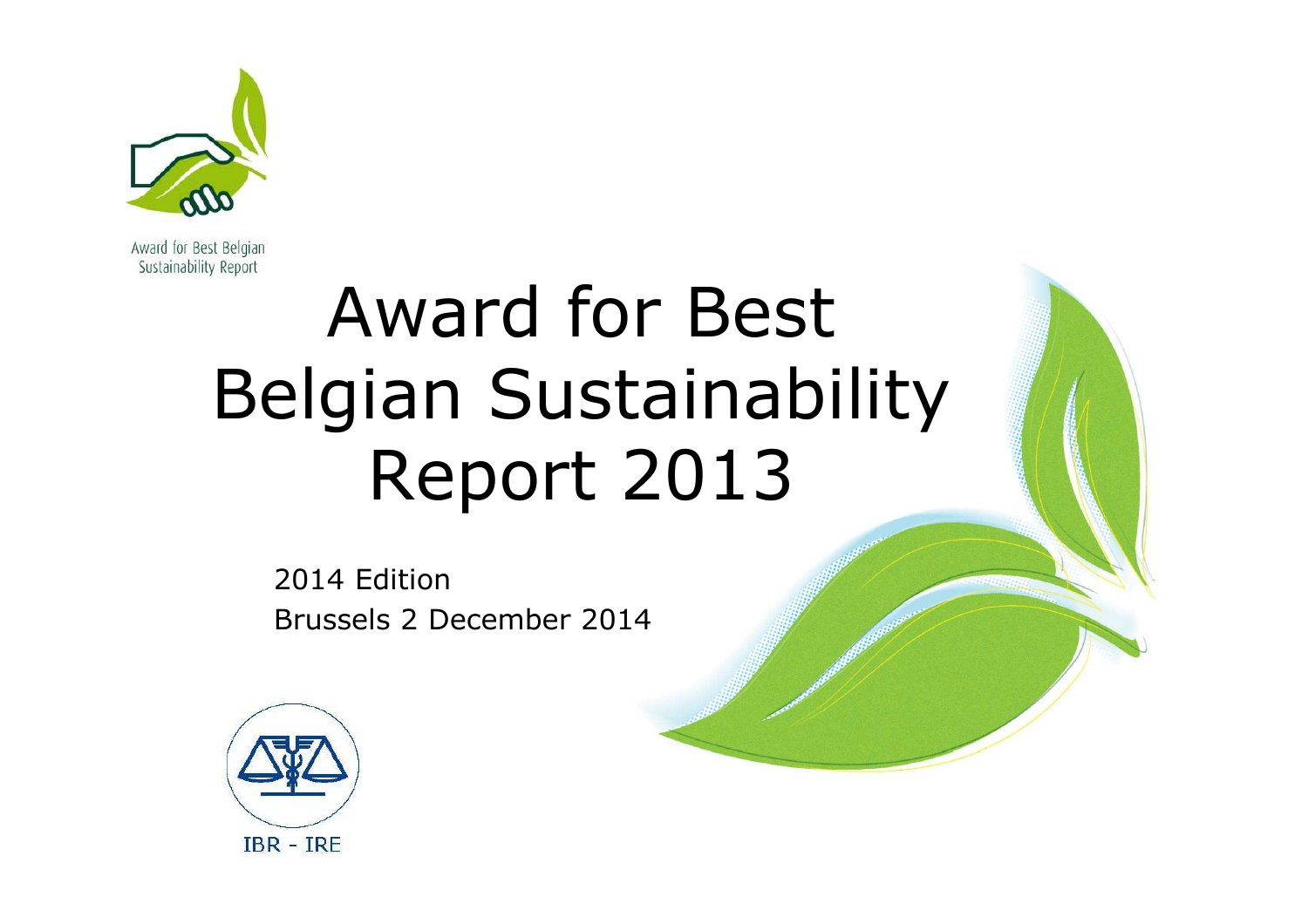

# **Who** is the **audience**for your report?

 Comfi - Award for Best Belgian Sustainability report 20133<br>3

2 December 2014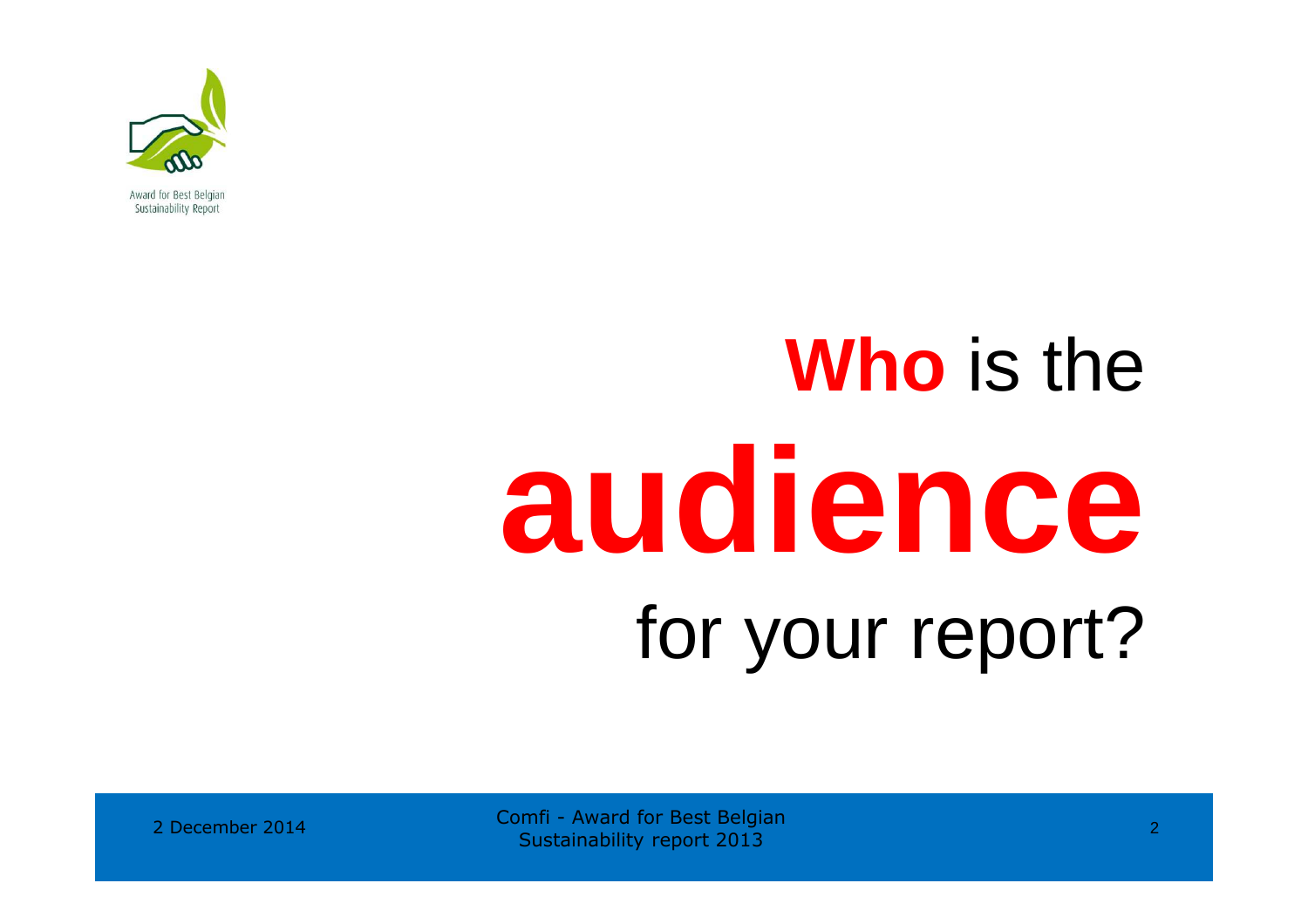

Sustainability Report

#### Environmental reporting both adresses the needs of **internal as external** stakeholders



2 December 2014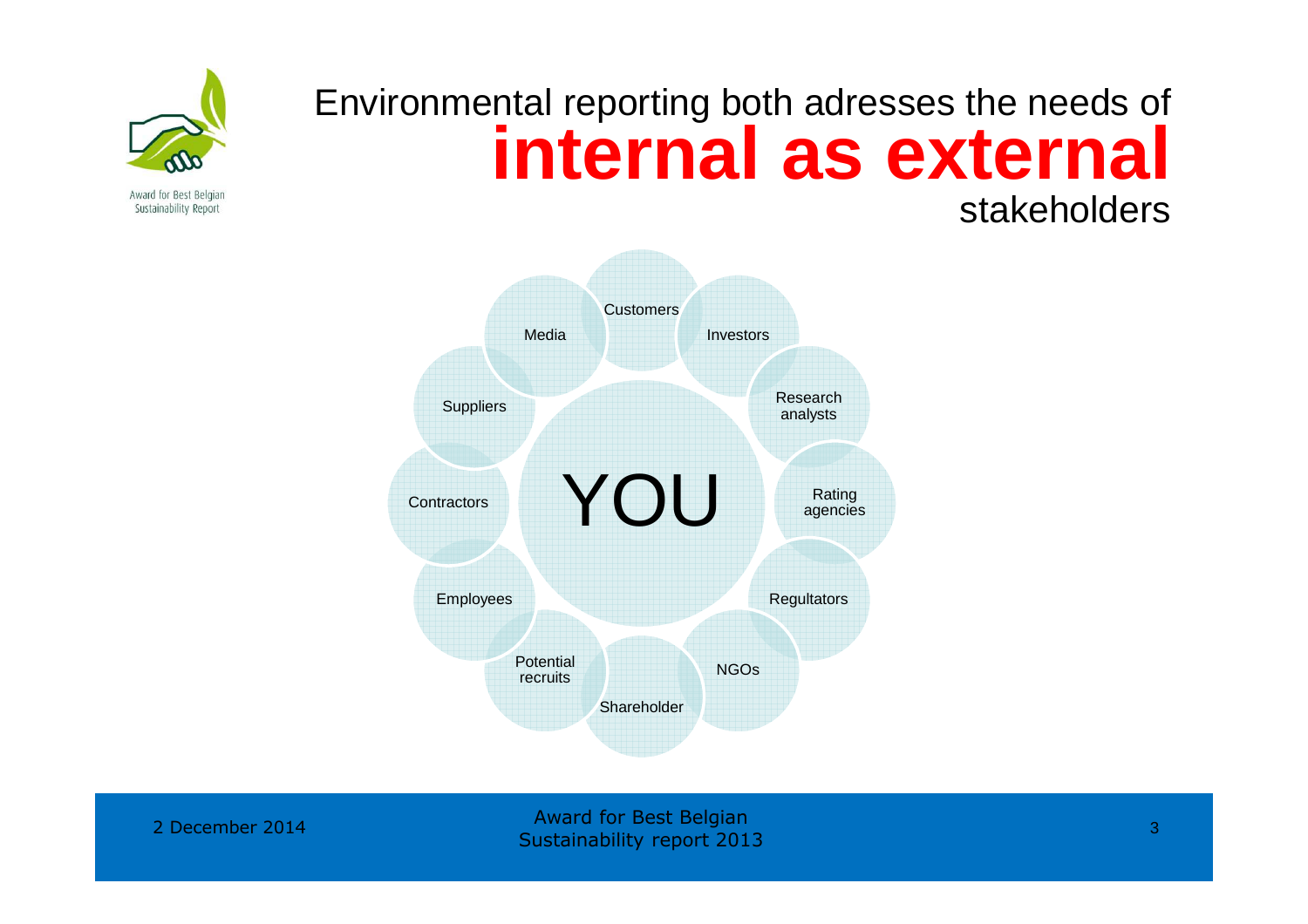

# **Functions**of the report

2 December 2014

 Comfi - Award for Best Belgian Sustainability report 2013 $\frac{1}{3}$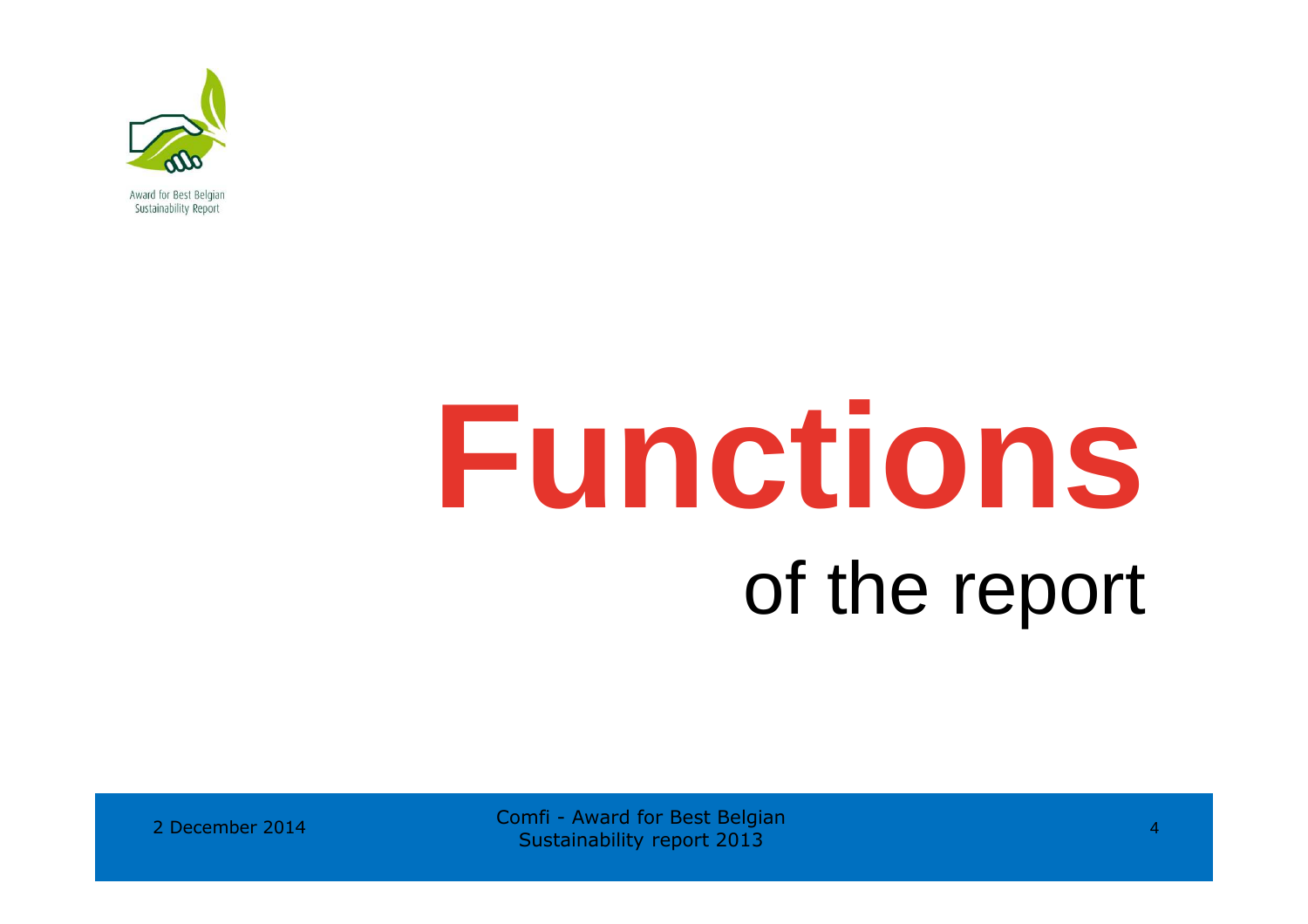

## The **most important**

#### functions of the annual report

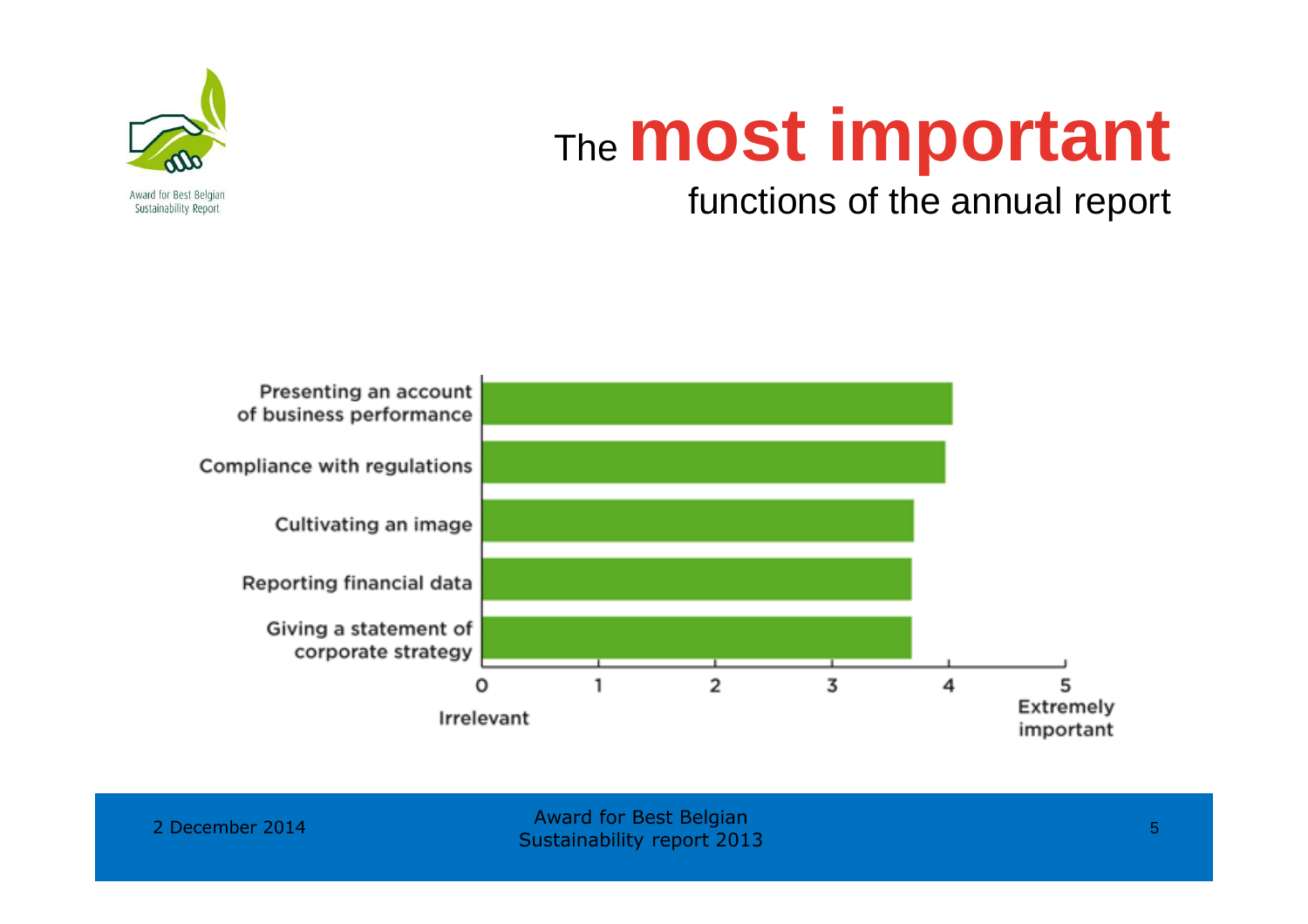

## Factors seen as **less important**

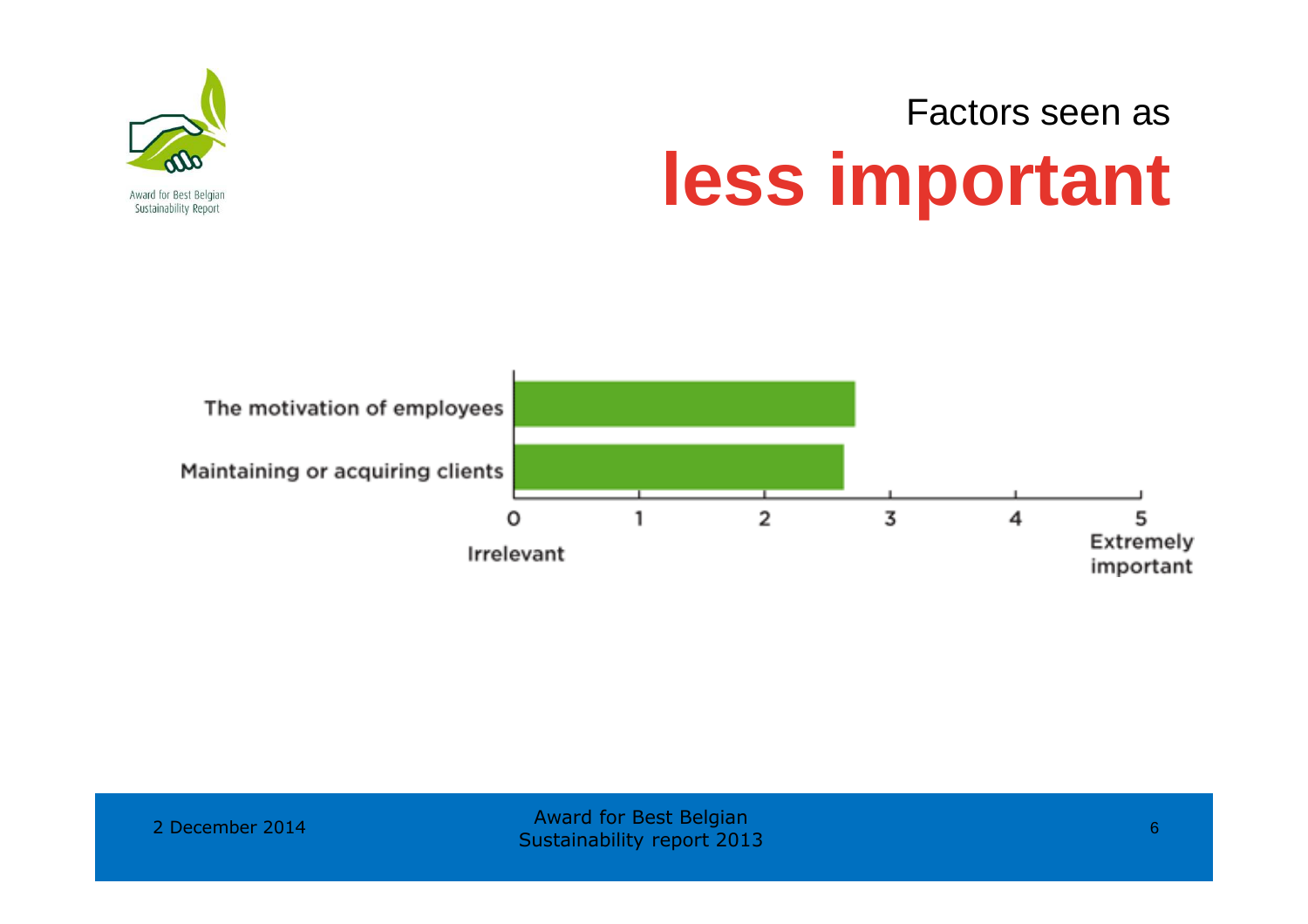

## **Do** we**read**reports?

2 December 2014

 Comfi - Award for Best Belgian Sustainability report 20133<br>3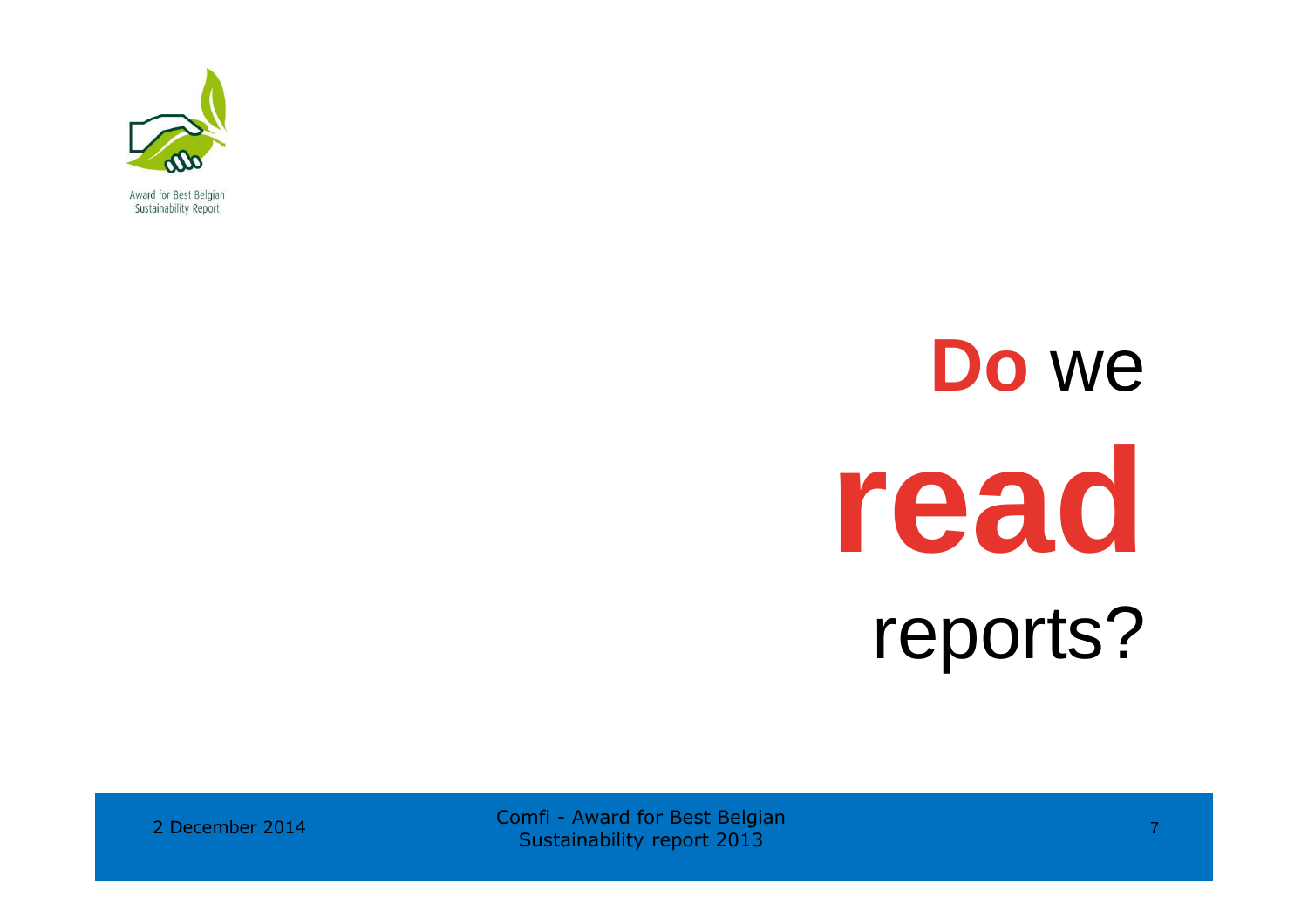

#### **Time spent reading** reports

Source : Security and exchange commission

#### **How often** do **we read** reports

Source : Security and exchange commission







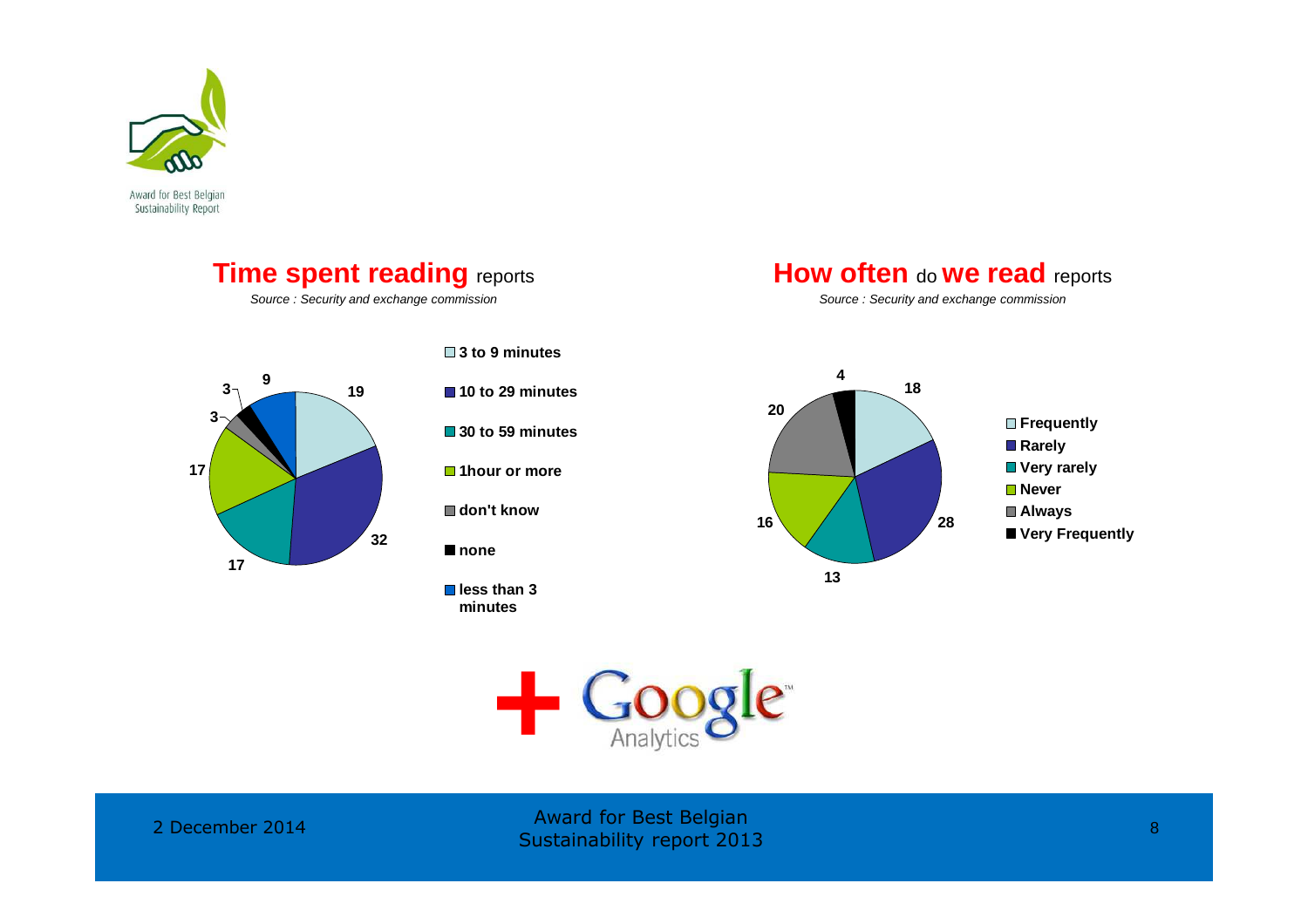

## Some**facts**

2 December 2014

 Comfi - Award for Best Belgian Sustainability report 20139<br>3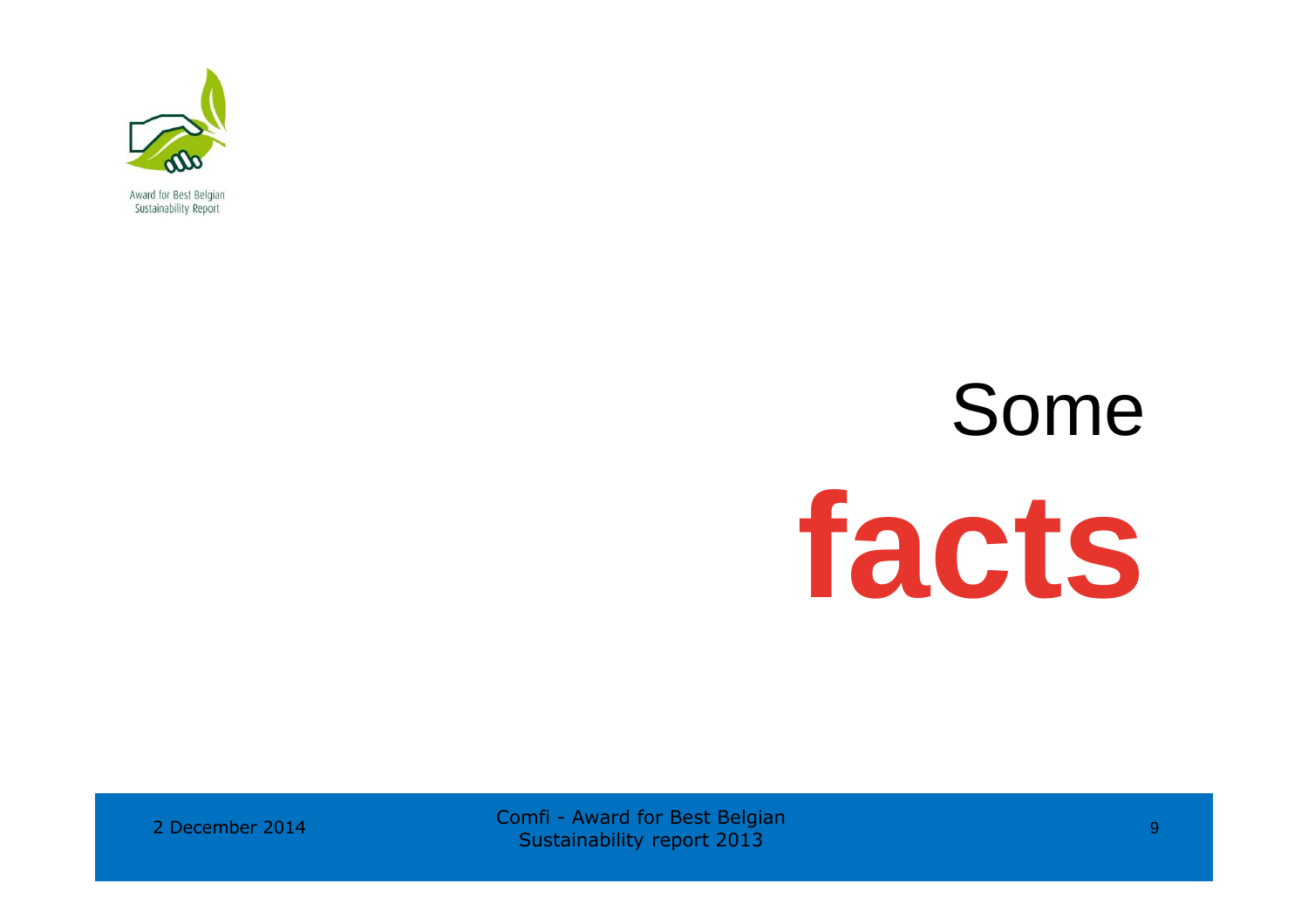

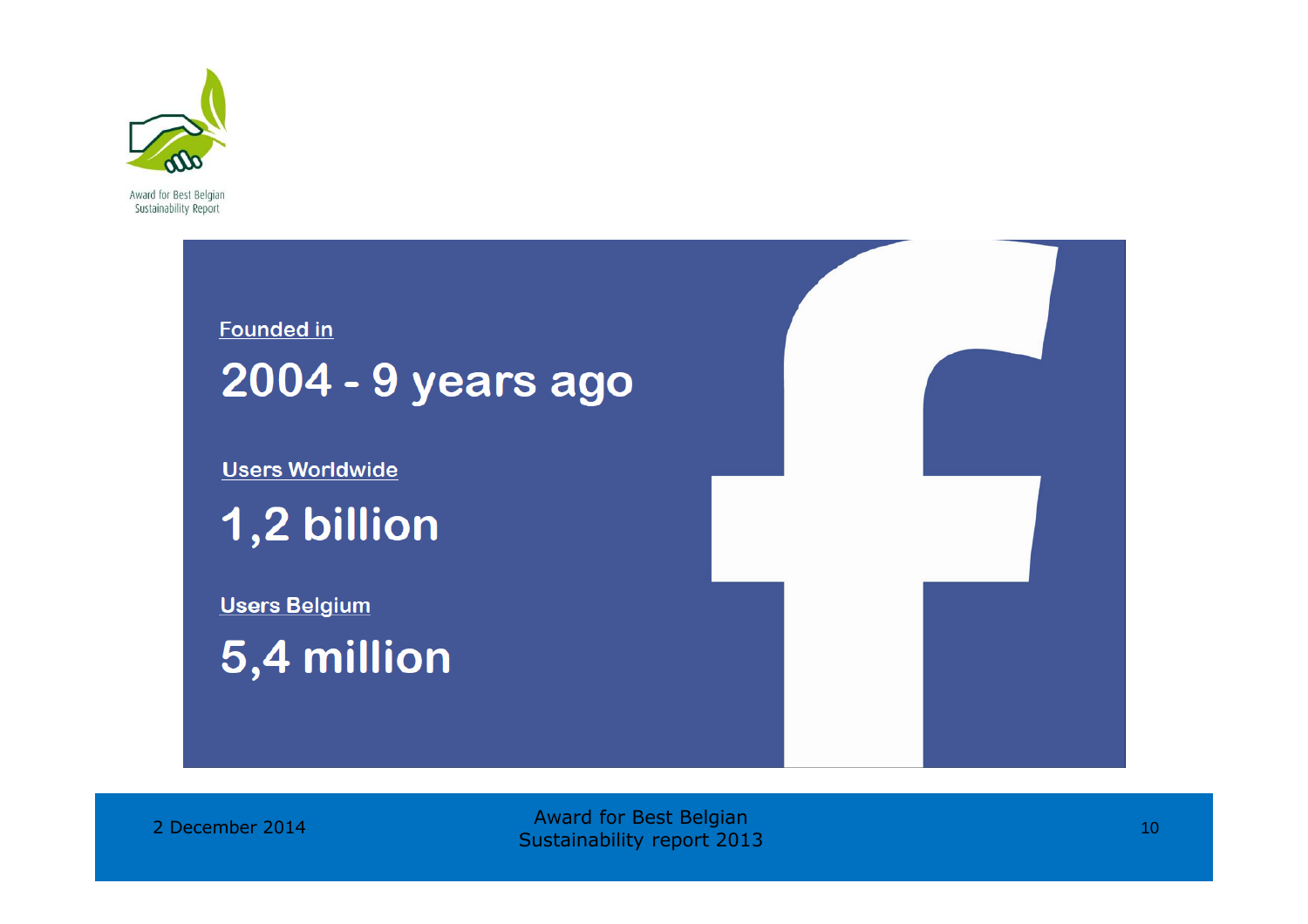

**Founded in** 2006 - 7 years ago

**Users Worldwide** 500 million

**Users Belgium** 300.000



2 December 2014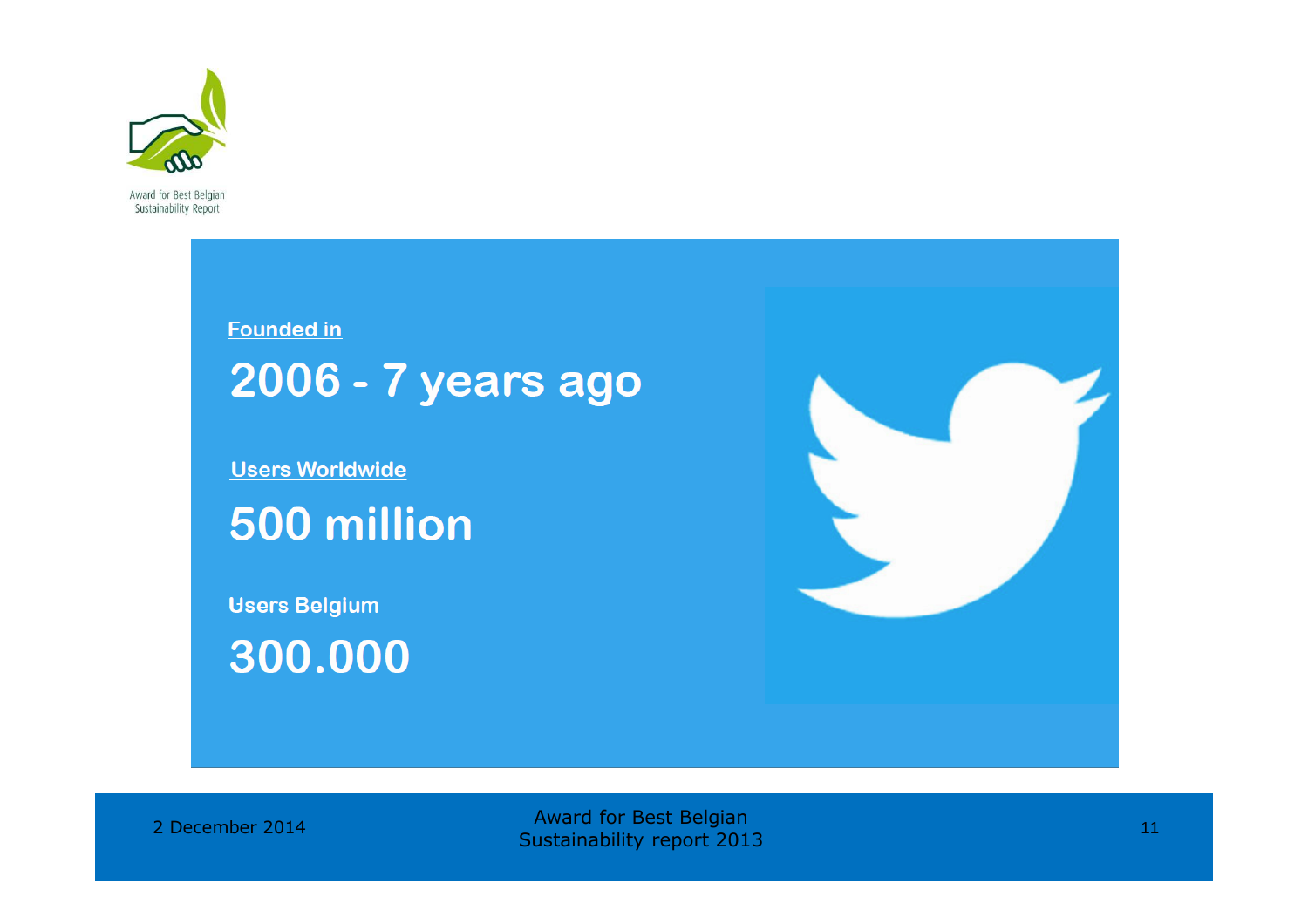

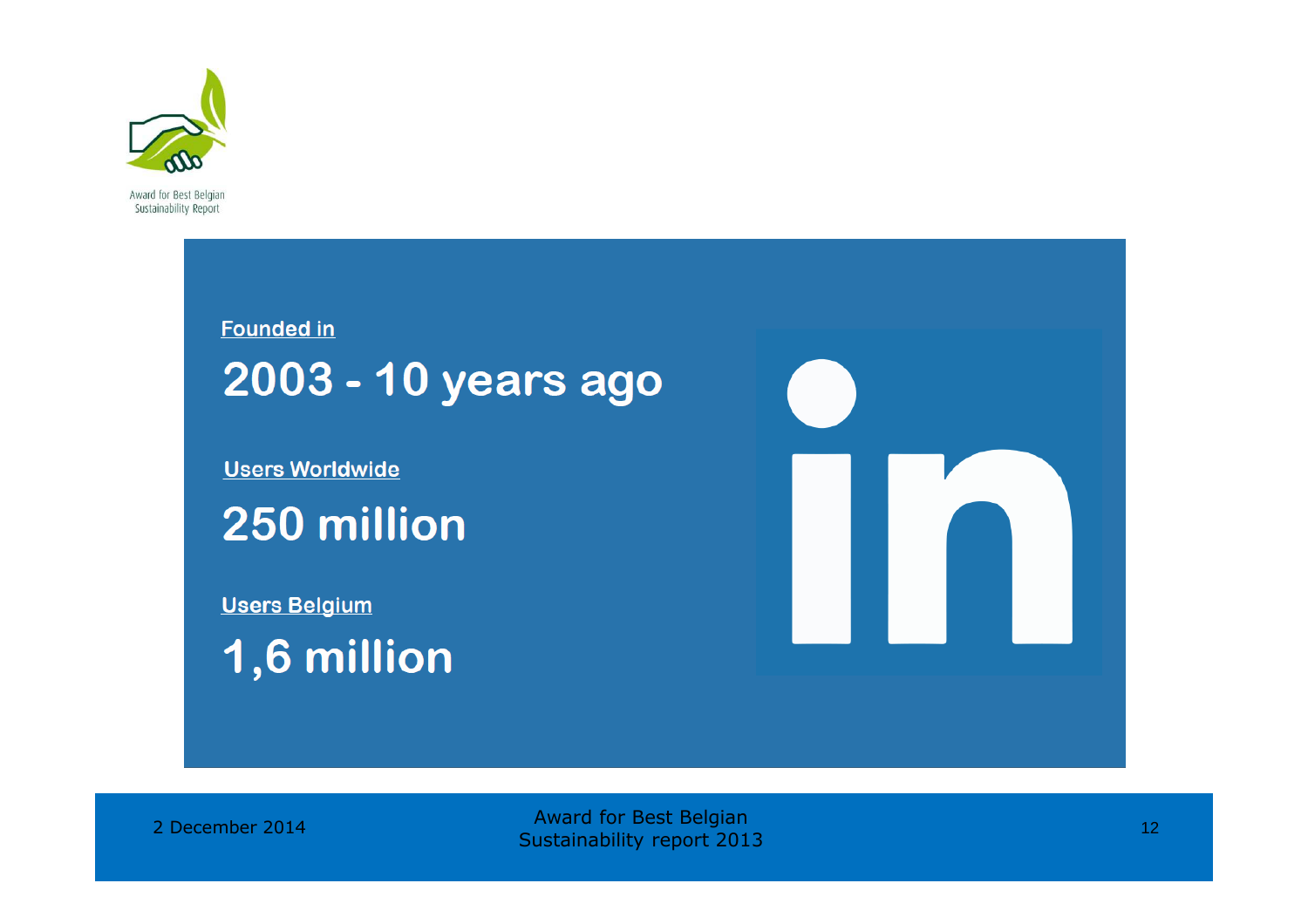

> **Opgericht in:** 2012 - 1 year ago ┶ **Users Worldwide** 400 million **Users Belgium** just you and me ;-)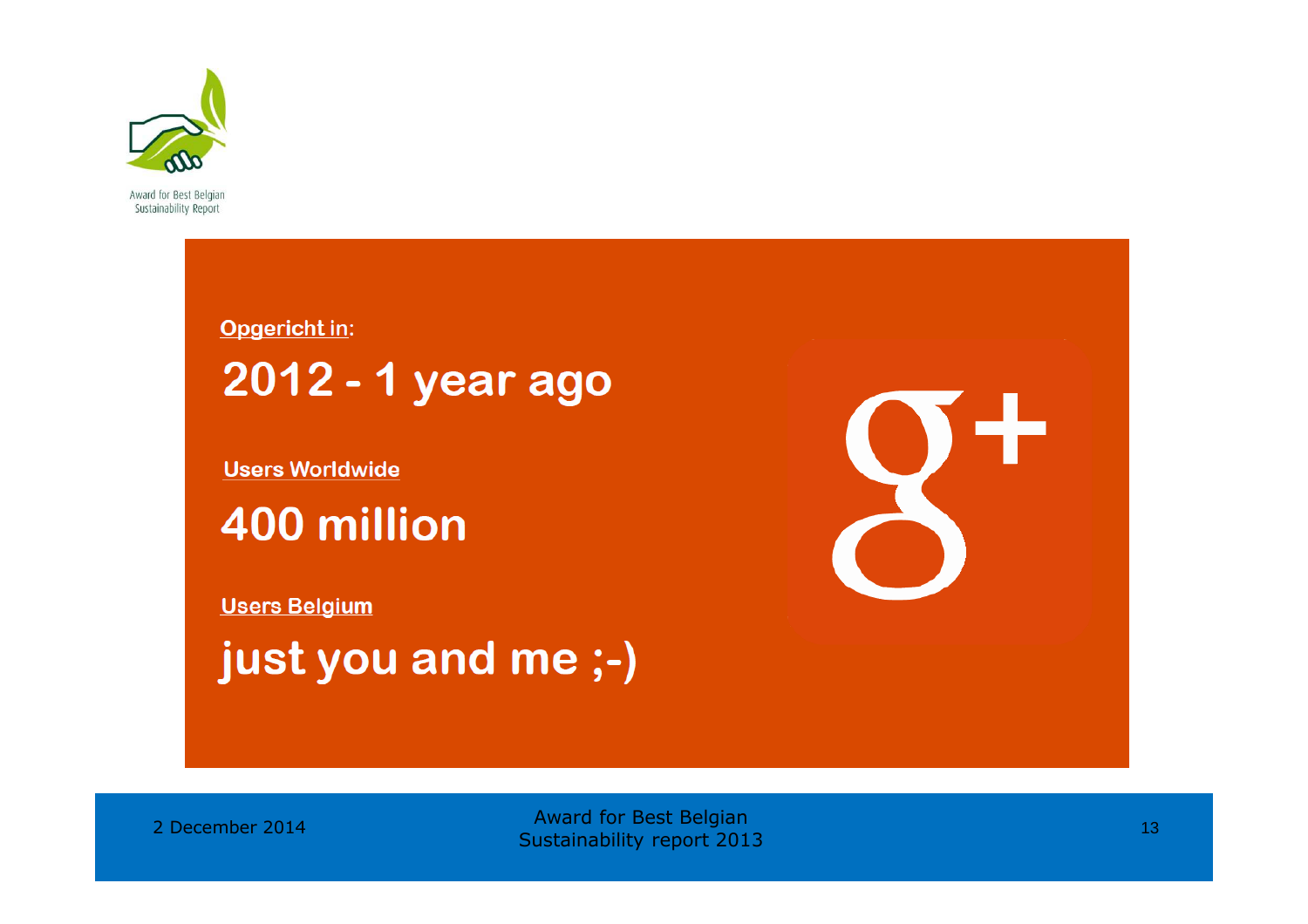

#### **Member profile**

|       |                               | Facebook | Twitter<br>1e | Q+<br>Google+ | in<br>LinkedIn |
|-------|-------------------------------|----------|---------------|---------------|----------------|
|       | Gender<br>Male                | 52%      | 55%           | 54%           | 57%            |
|       | Female<br>Age                 | 48%      | 45%           | 46%           | 43%            |
|       | $15 - 24$                     | 21%      | 22%           | 22%           | 13%            |
| iiiii | $25 - 34$                     | 28%      | 32%           | 31%           | 31%            |
|       | $35 - 54$                     | 36%      | 36%           | 36%           | 42%            |
|       | 55-99<br>Smartphone           | 16%      | 10%           | 12%           | 14%            |
|       | Smartphone user               | 53%      | 67%           | 63%           | 68%            |
|       | Working situation<br>Employed | 57%      | 67%           | 56%           | 64%            |
|       | Student                       | 12%      | 11%           | 11%           | 12%            |
|       | Not working                   | 31%      | 22%           | 33%           | 24%            |

2 December 2014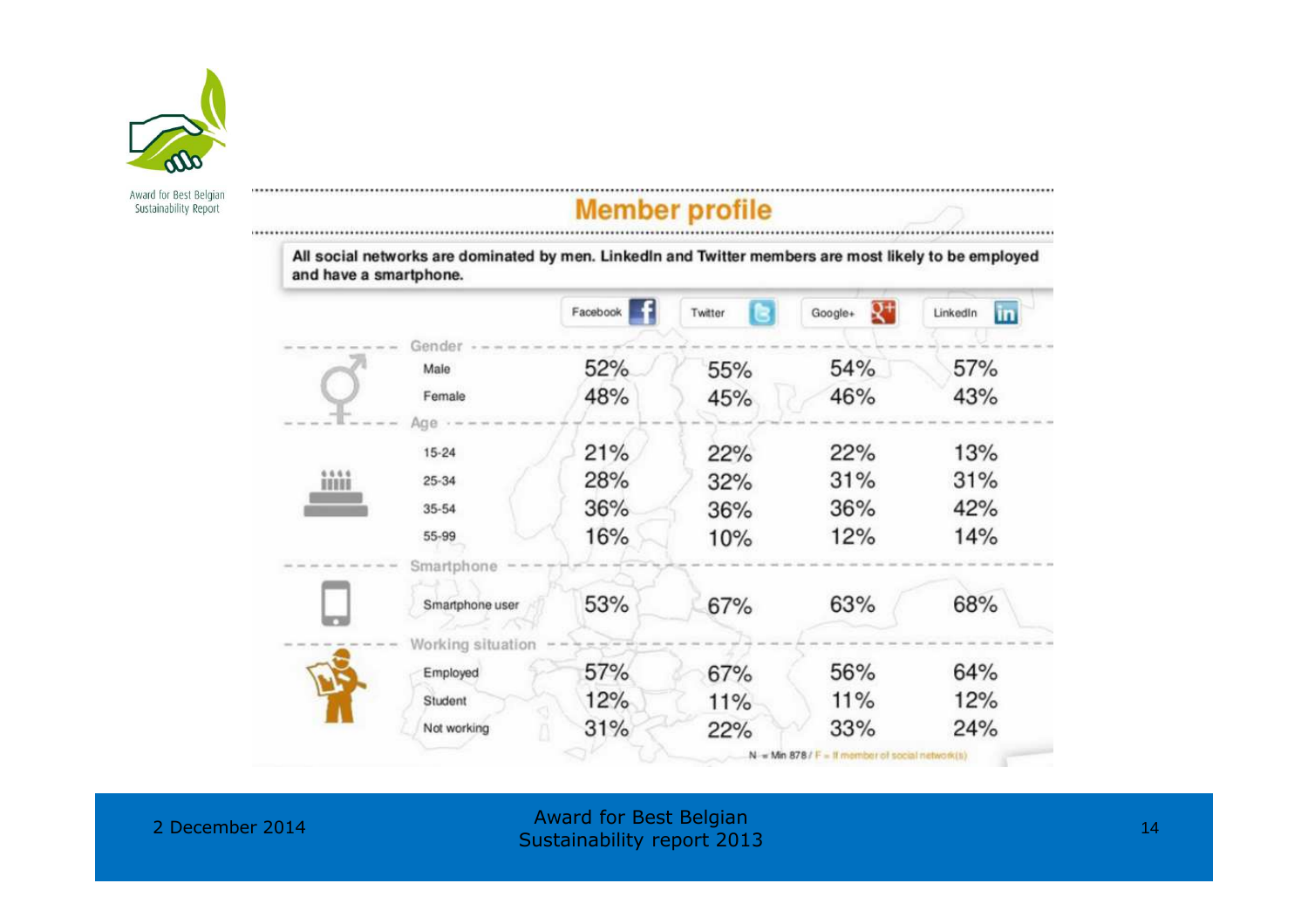



#### **Statistical insights** on the use of online reports:

- averages pages per visitor: 5 pages
- average visiting time is currently 1,7 minutes

#### **Where** do the **clicks go**?

- 10% on homepage
- 65% to the content within the report
- 25% to the pages tools (features)
	- *<sup>→</sup>* Conclusion: the majority of people are looking for information
- from all the clicks, 3% of clicks go to the mobile annual report
	- *<sup>→</sup>* There is a trend to produce mobile reports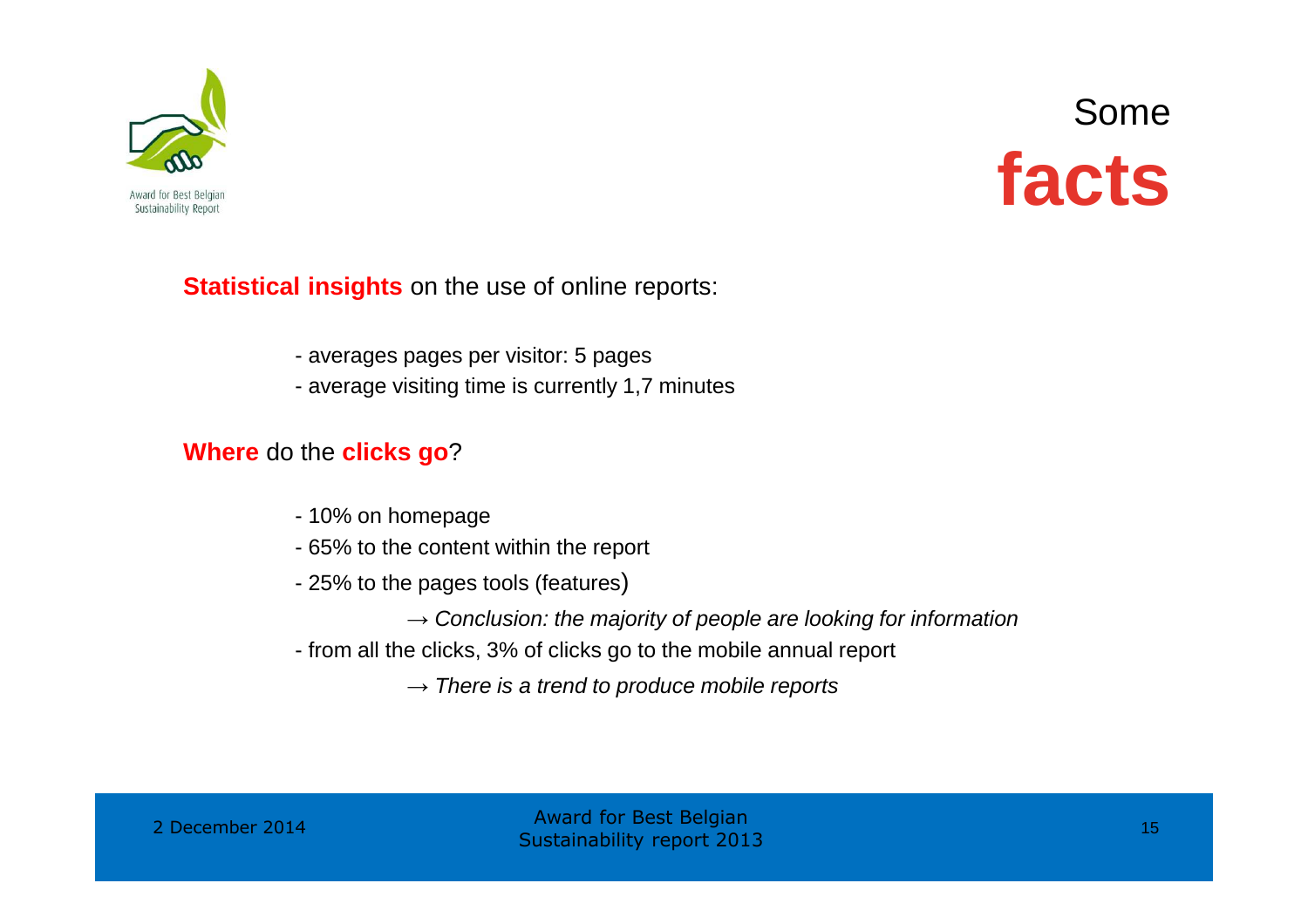

**Print** copy2010, 2011, 2012: - 20%

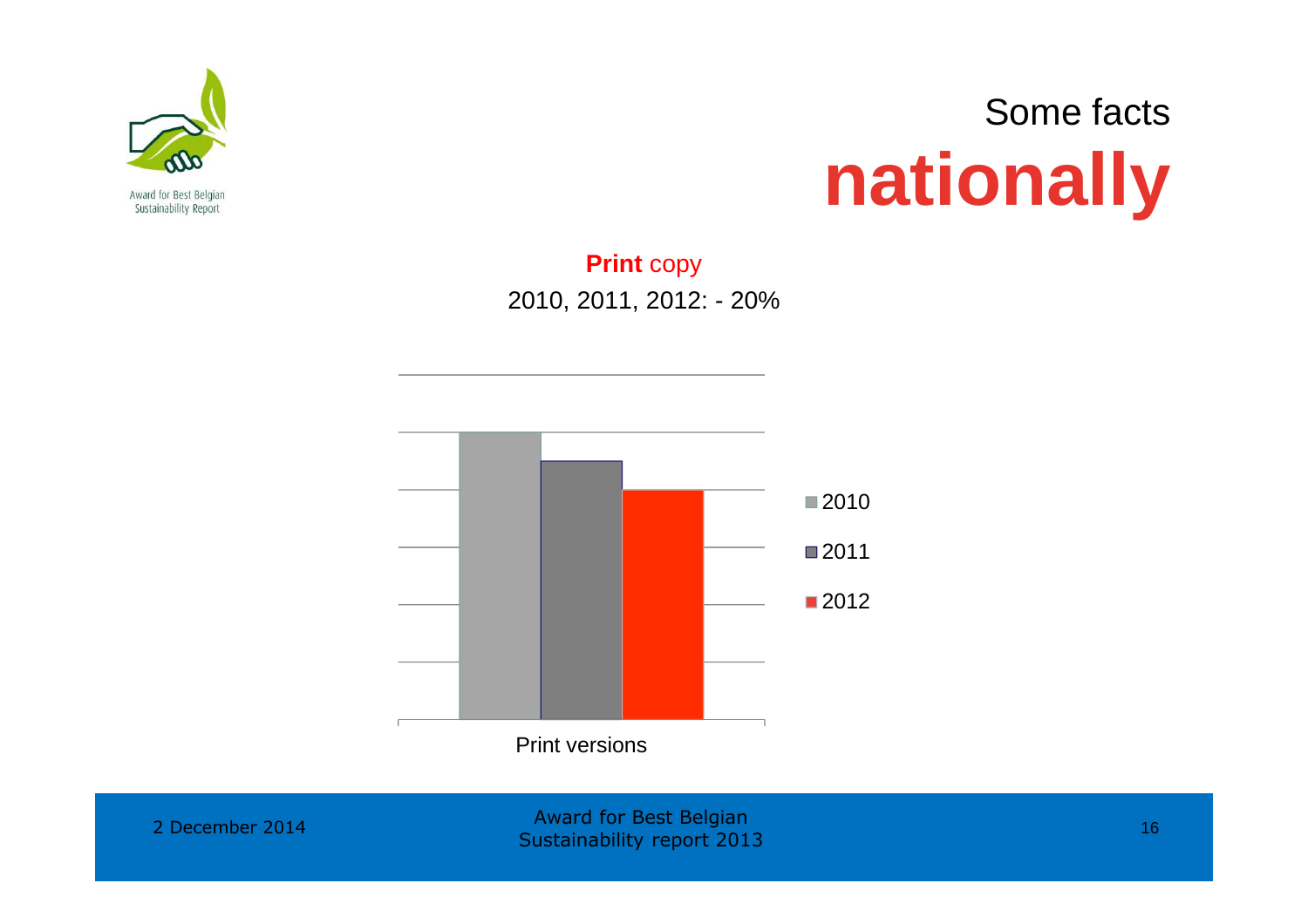

#### **Budget evolution**

2010, 2011, 2012: - 10%

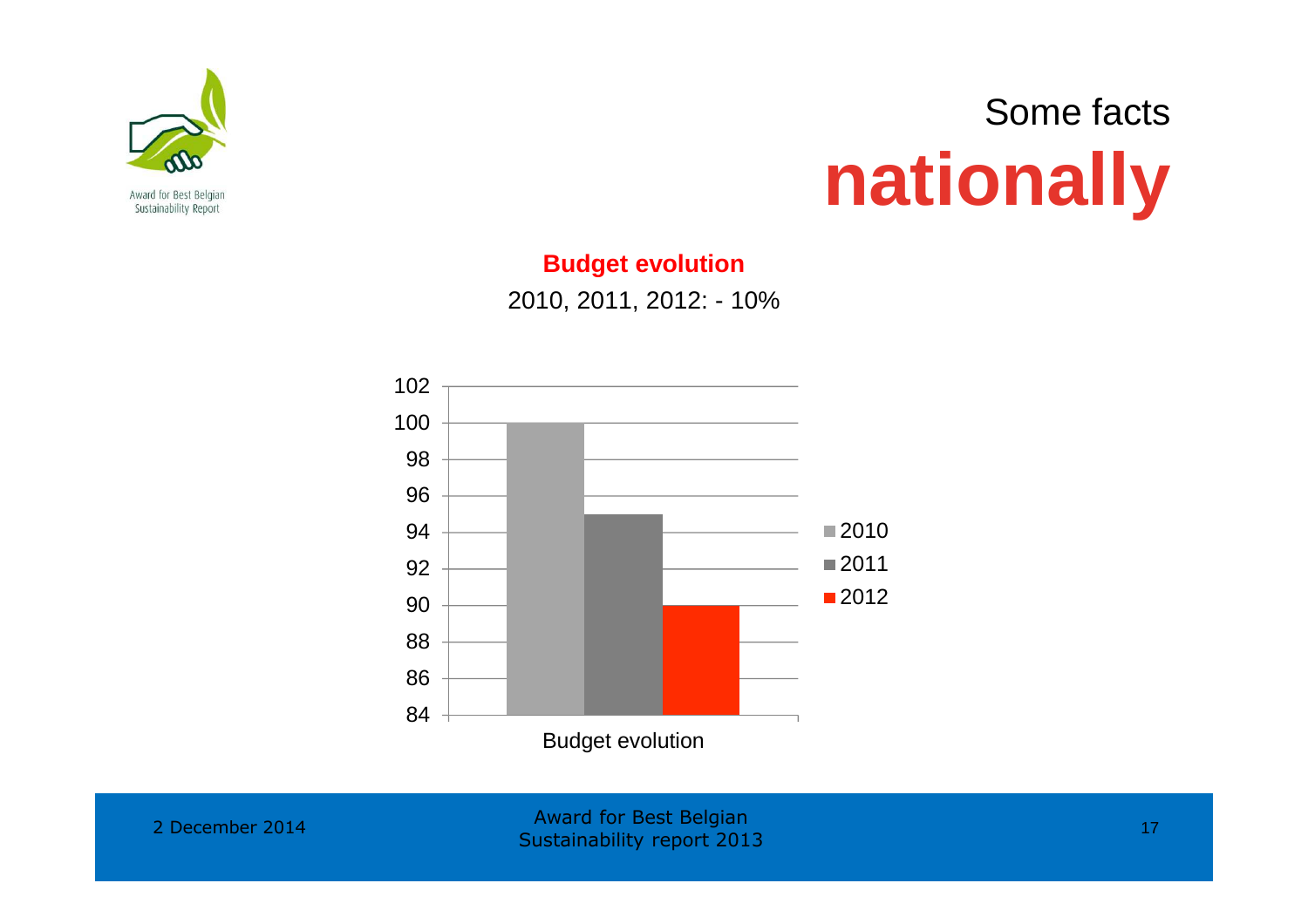

#### **Original version**NL: 40, EN: 40 and FR: 20

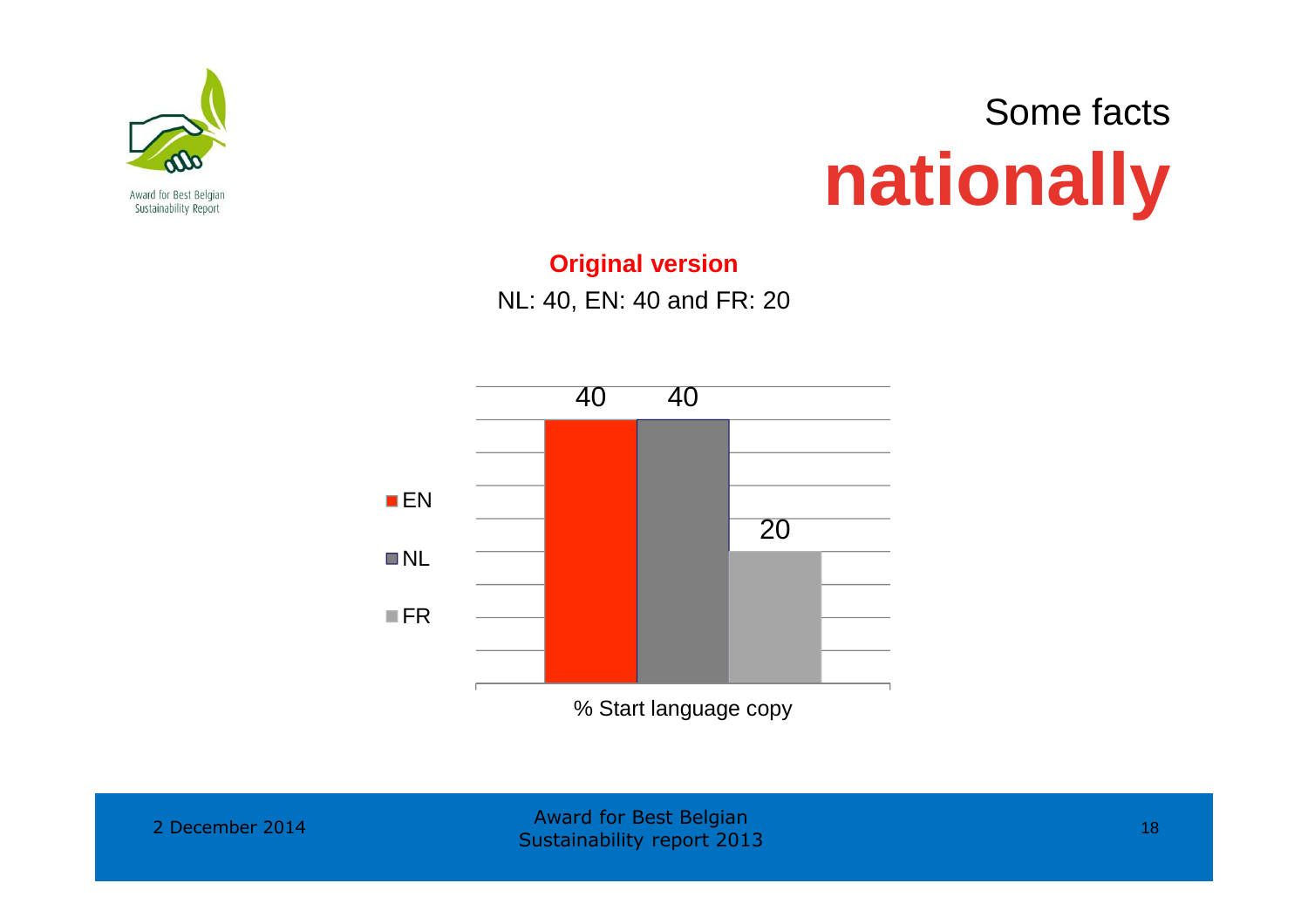

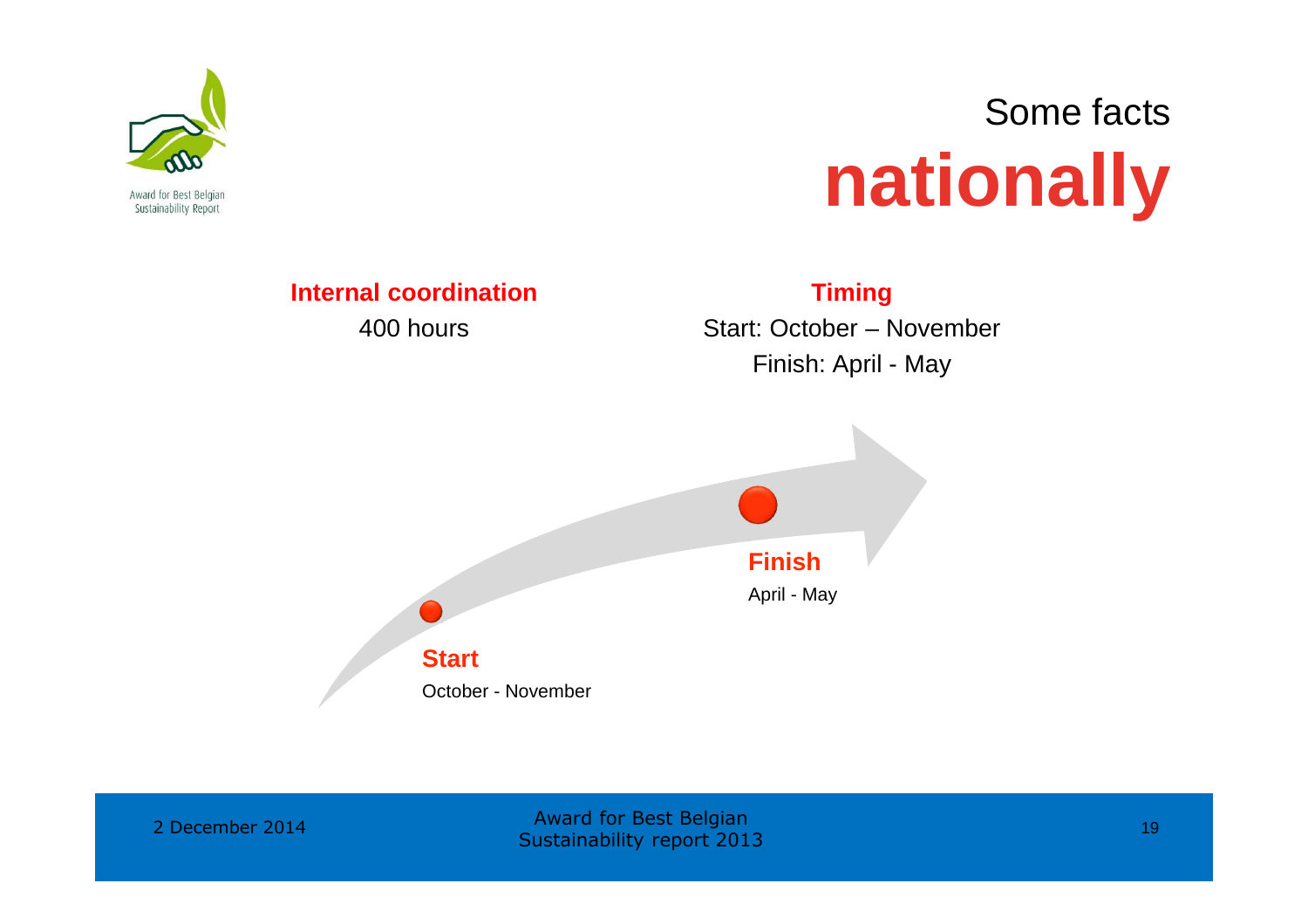

### Some facts **nationally**

#### **Publishing software**60%

#### **Extra tools** to **spead** the annual report

Social media: 20% Website & newsletter: 15%Press releases: 5%

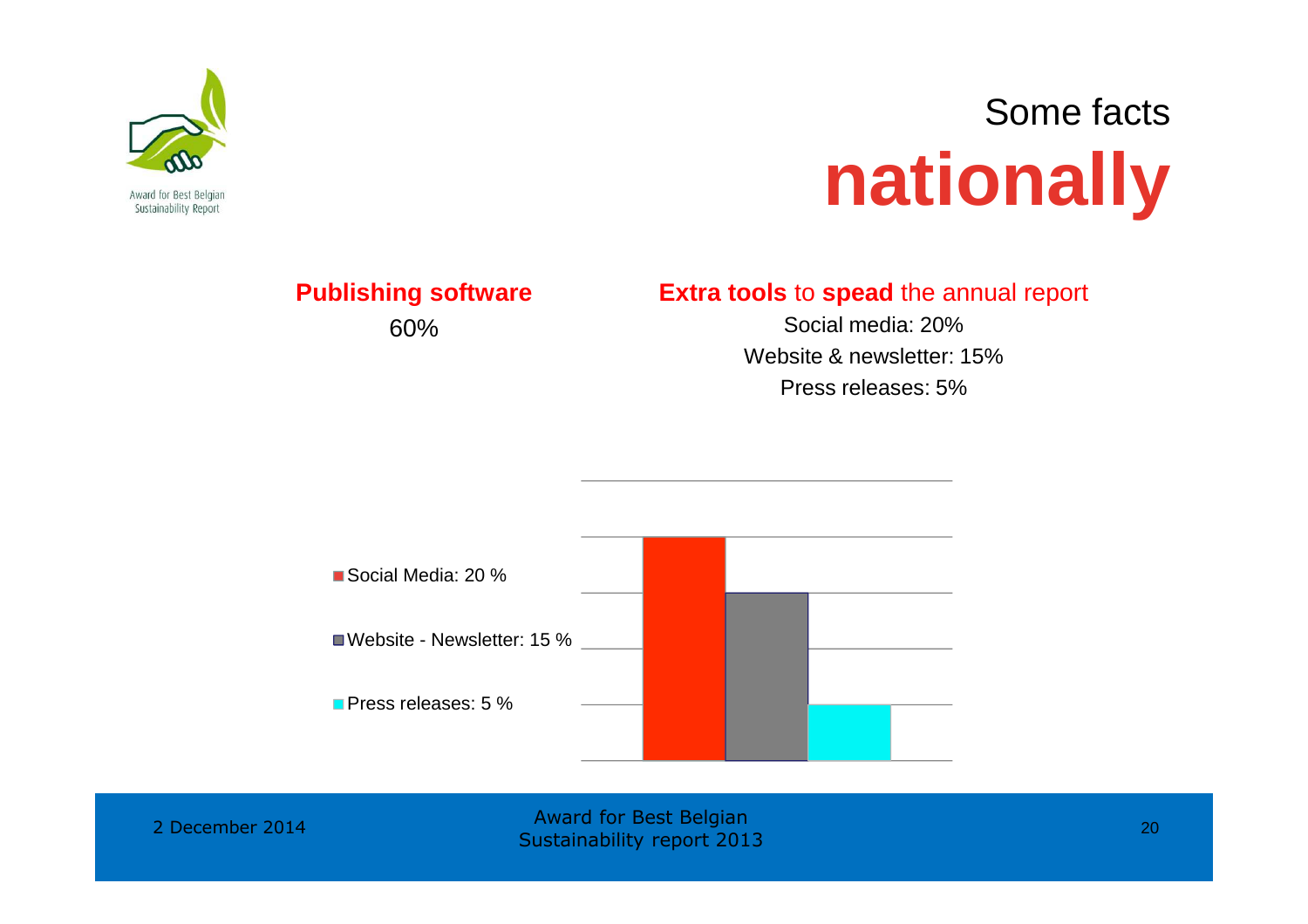

### Some**facts**

#### Report formats\*



\*Adds up to more than 100% as some companies<br>produce reports in more than one format.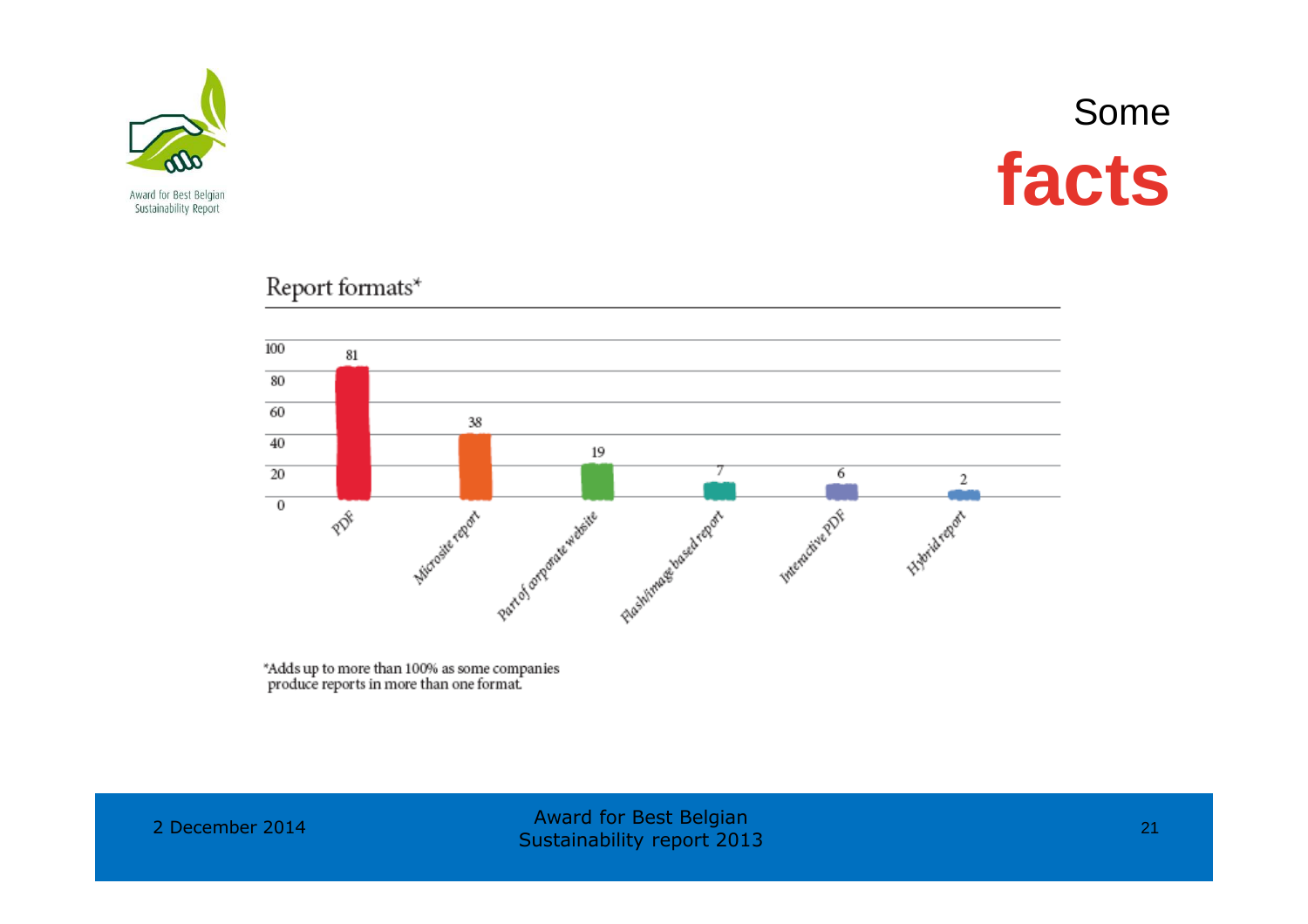

### Some**facts**

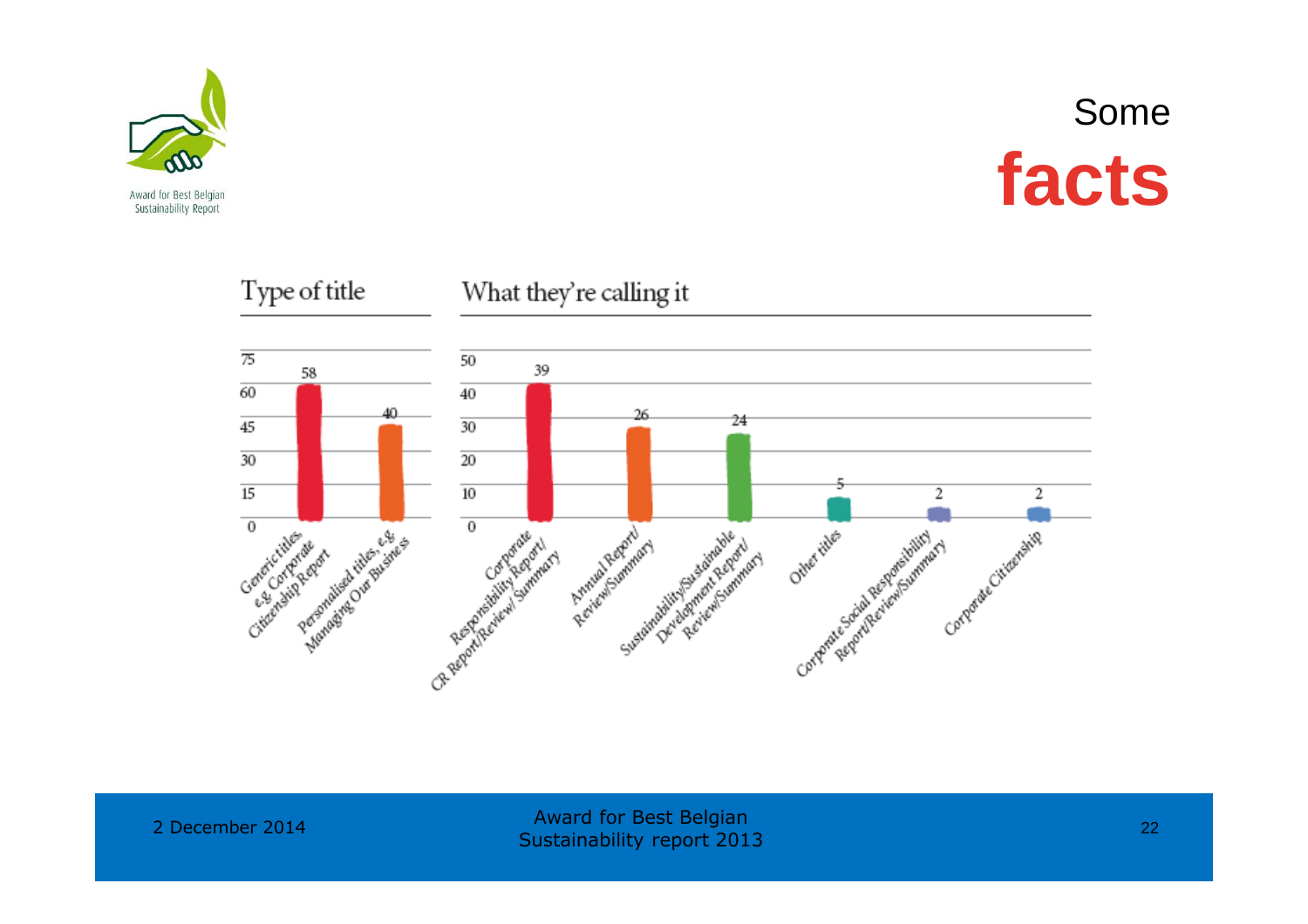

### Some**facts**



#### Number of pages in standalone PDF reports

pages in a PDF report

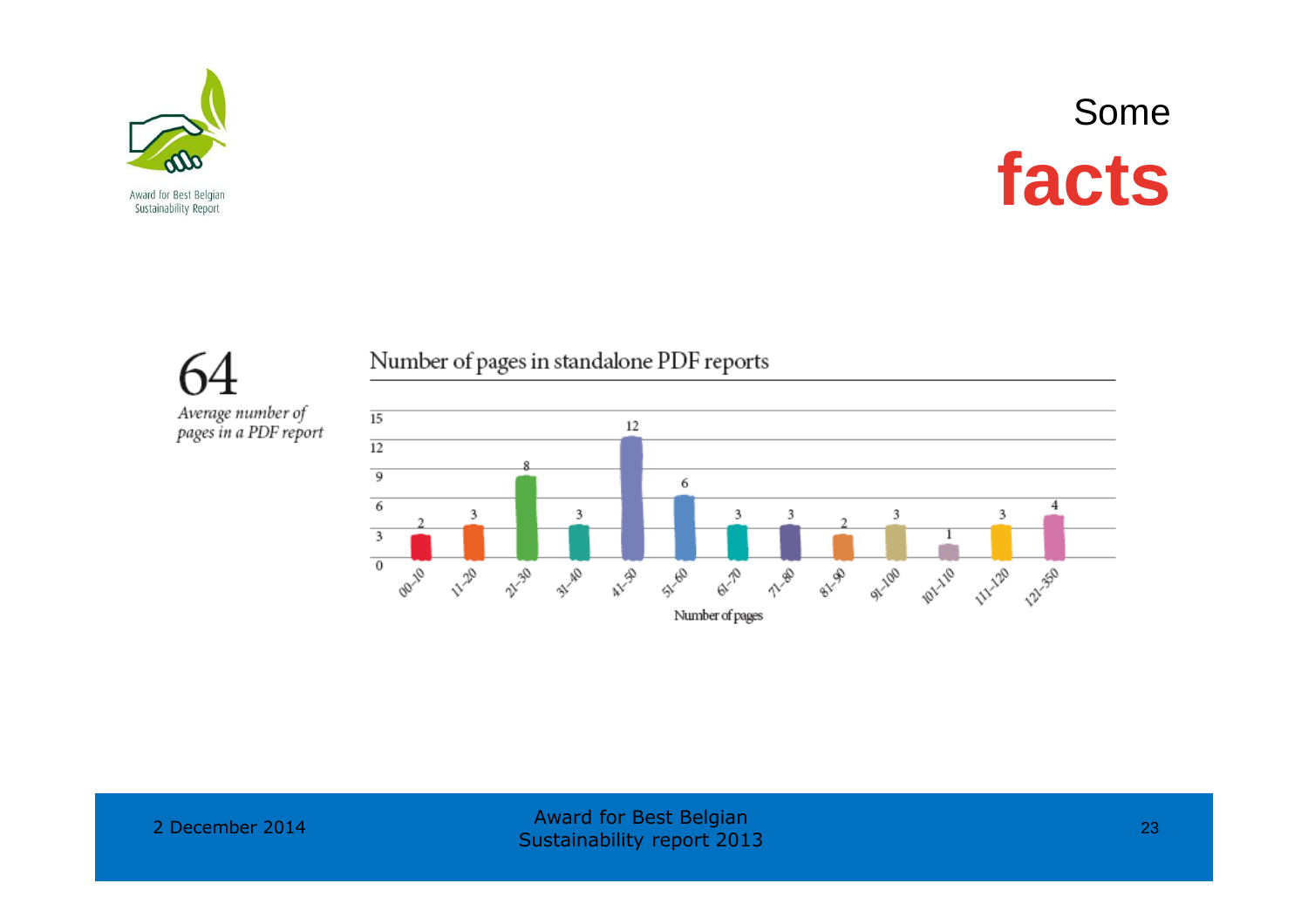

# Different**target groups Different demands**

 Comfi - Award for Best Belgian Sustainability report 2013<sup>24</sup>

2 December 2014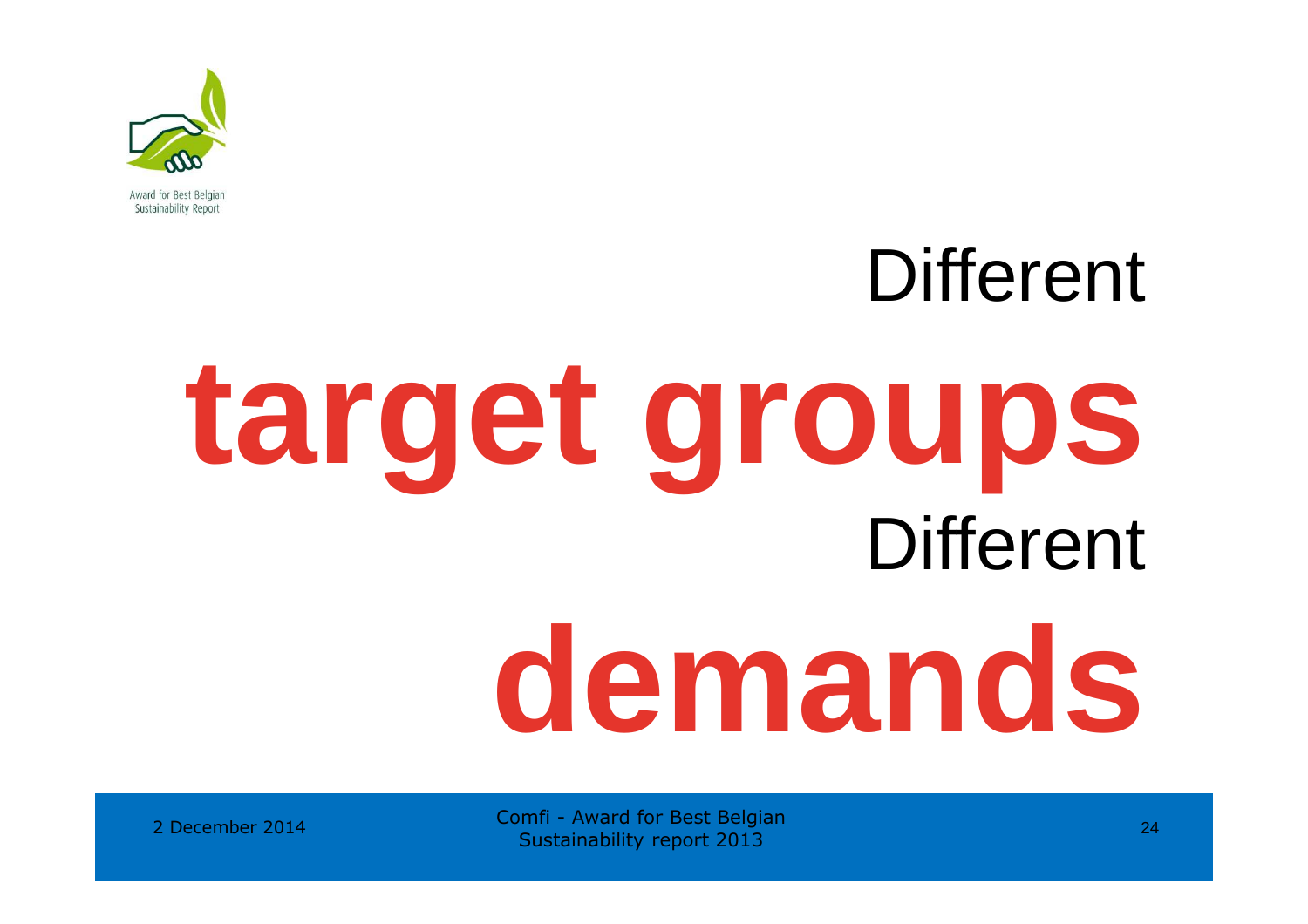

### The financial community prefers **significant** figures and **hard** facts.

While other stakeholders are more interested in the

### **company's strategies**, **values**and **vision**.

### **Adapt** your **content.**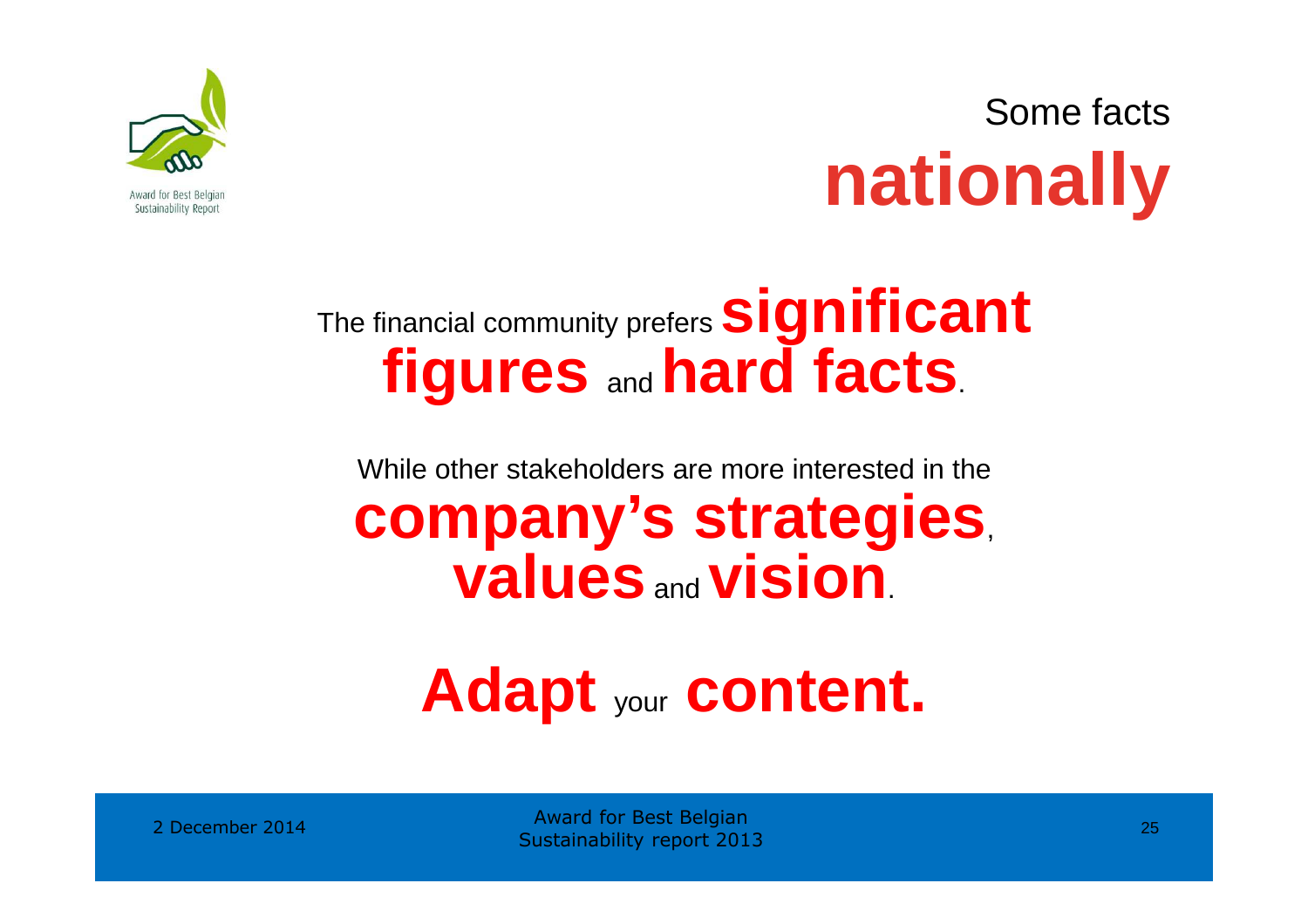





2 December 2014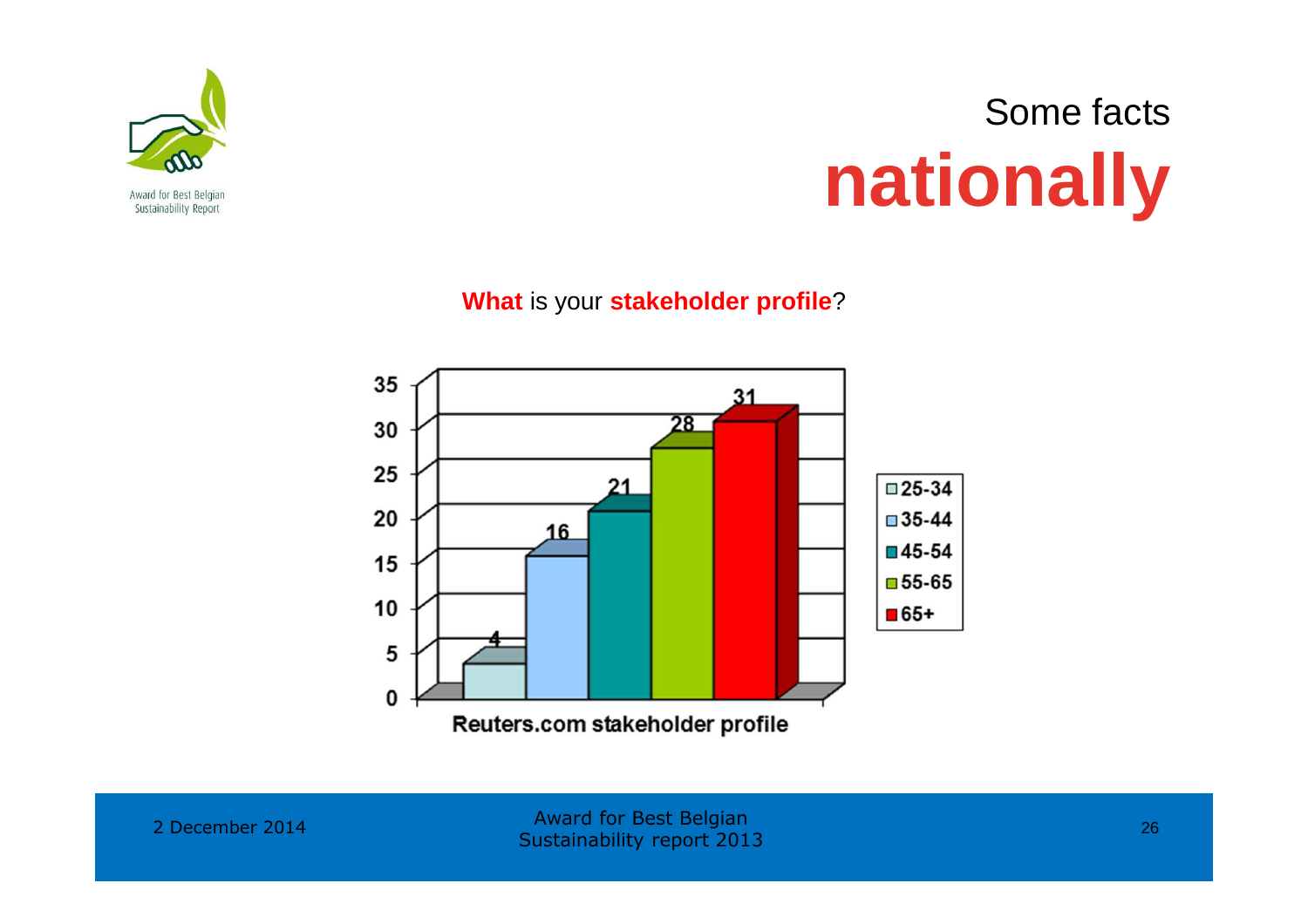

#### **What** is your **online readership profile**?

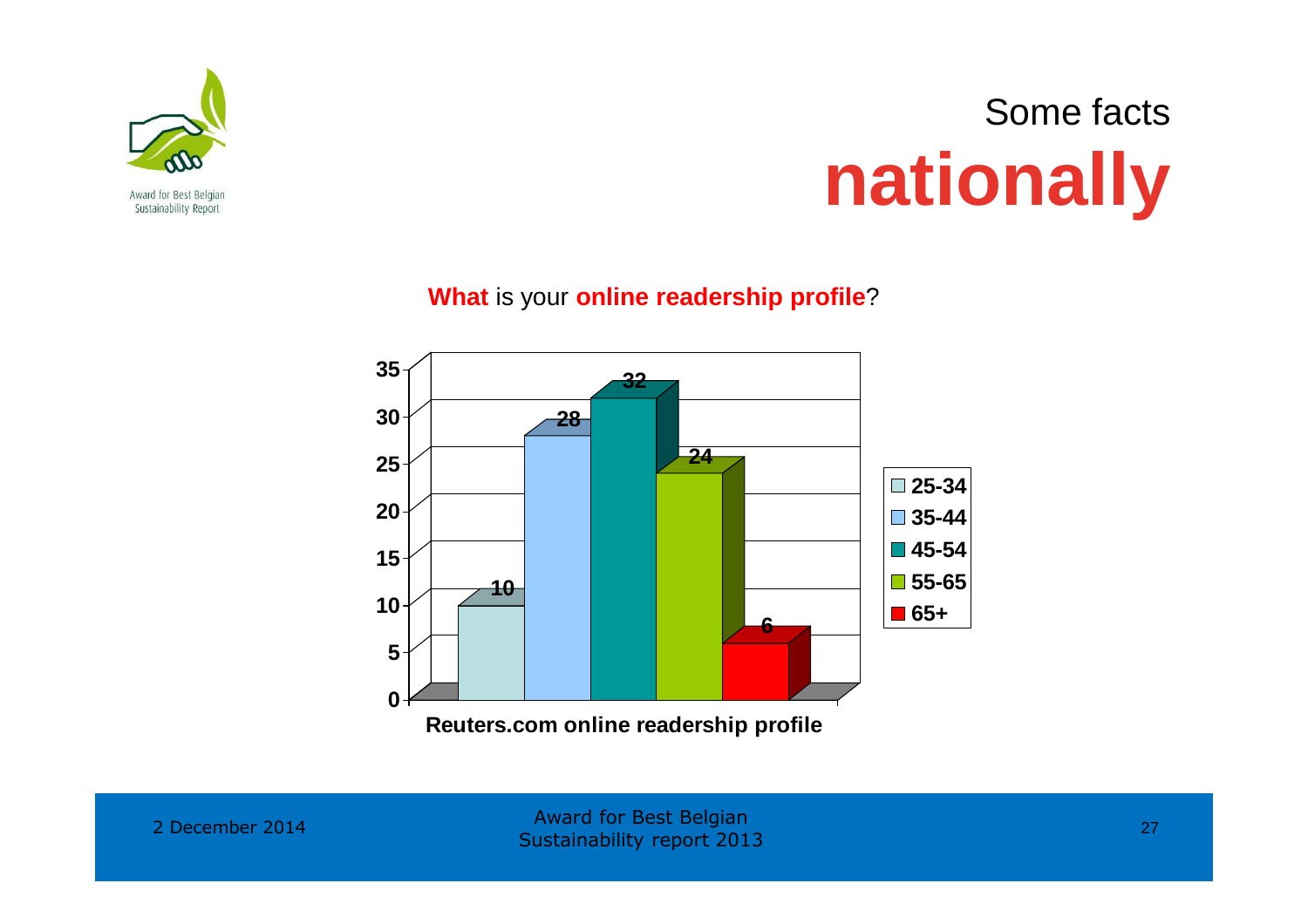

# **Disclosure challenges**

2 December 2014

 Comfi - Award for Best Belgian Sustainability report 2013<sup>28</sup>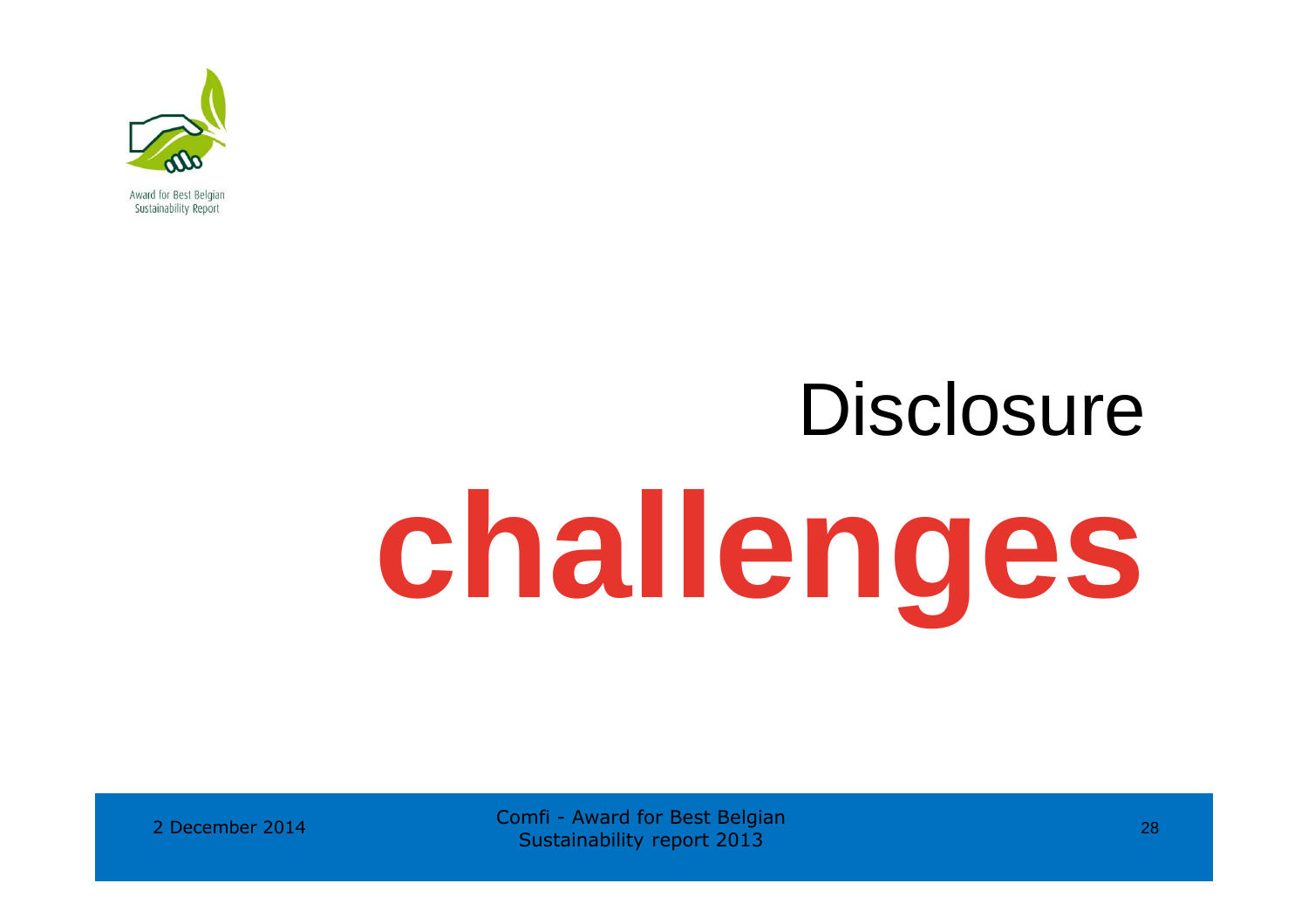

#### **Disparate channels**

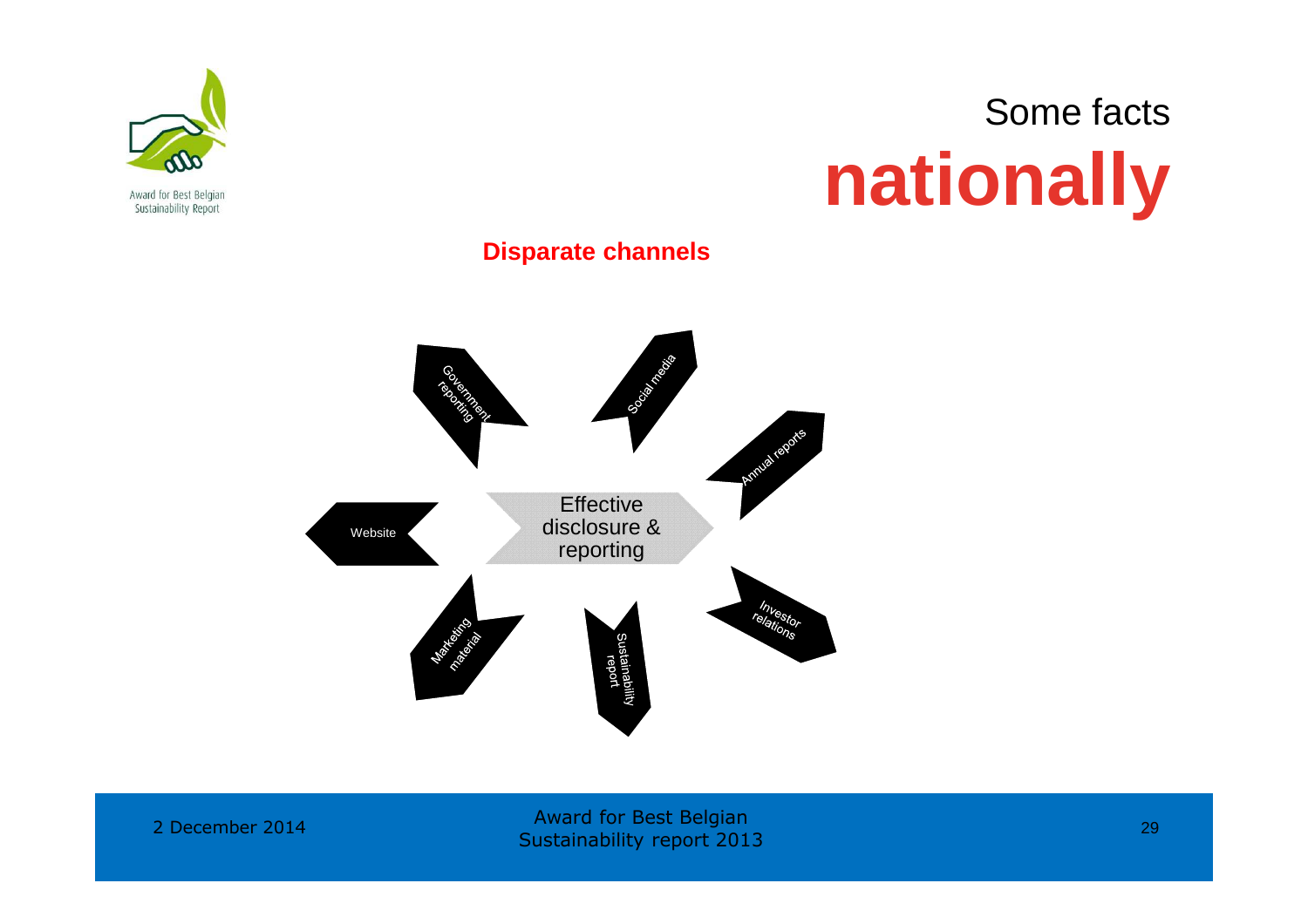



### **CSR "old school"**

#### CSR communication = necessary function

• Direct com. resources towards very targeted stakeholders: shareholders, sustainability watchdogs, NGOs, 'green' business press.

• Publish a corporate report dedicated to CSR/sustainability.

• But the role of sustainability communication has taken on "public" responsibility:

- $\rightarrow$  Climate change, green issues and social<br>Causes causes
- $\rightarrow$  Public embraces social media to share<br>conversations and give feedback on conversations and give feedback on companies.
- $\rightarrow$  For all money, time and effort producing CSR<br>reports, only few companies made reports reports, only few companies made reports accessible and discoverable through social media.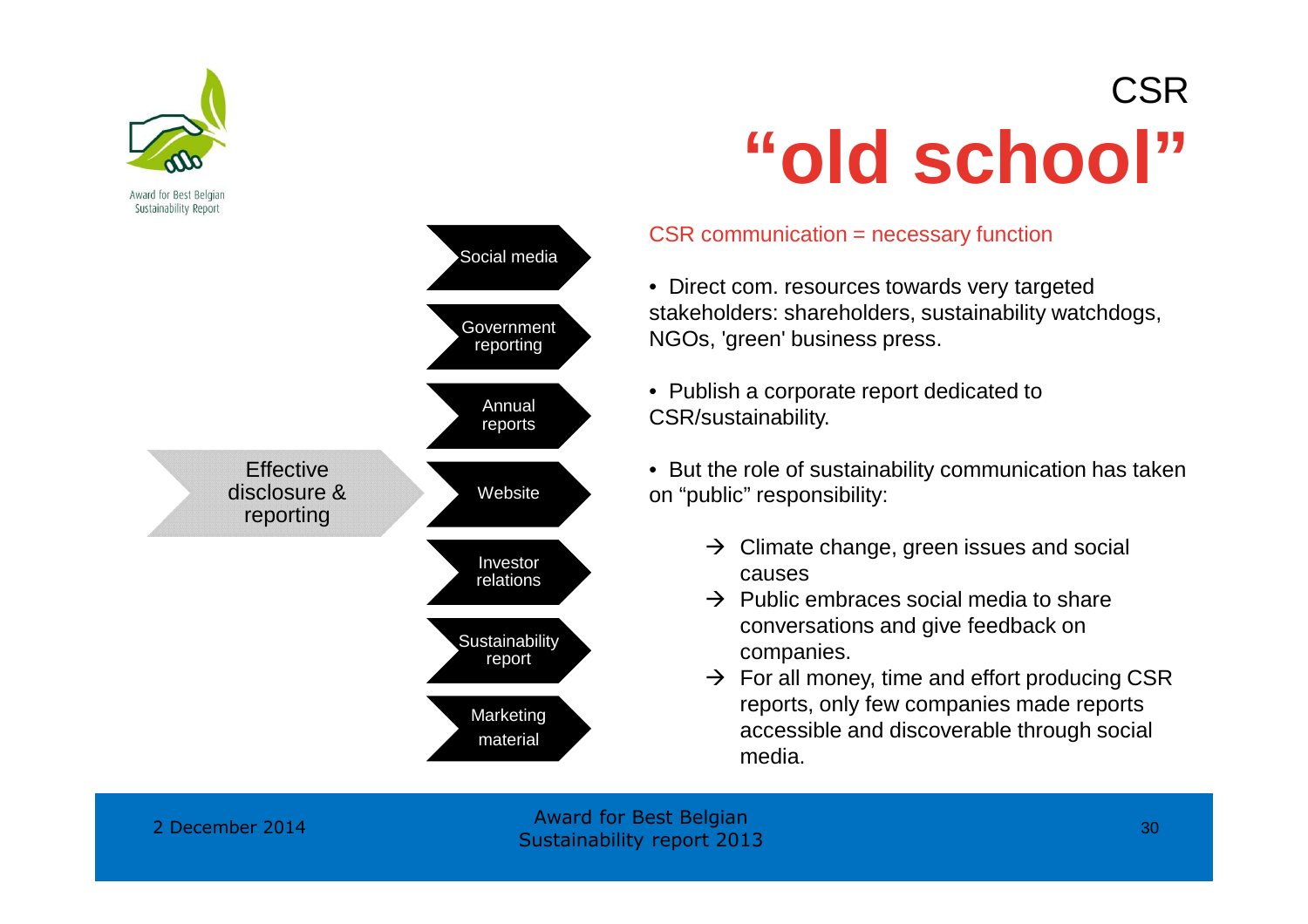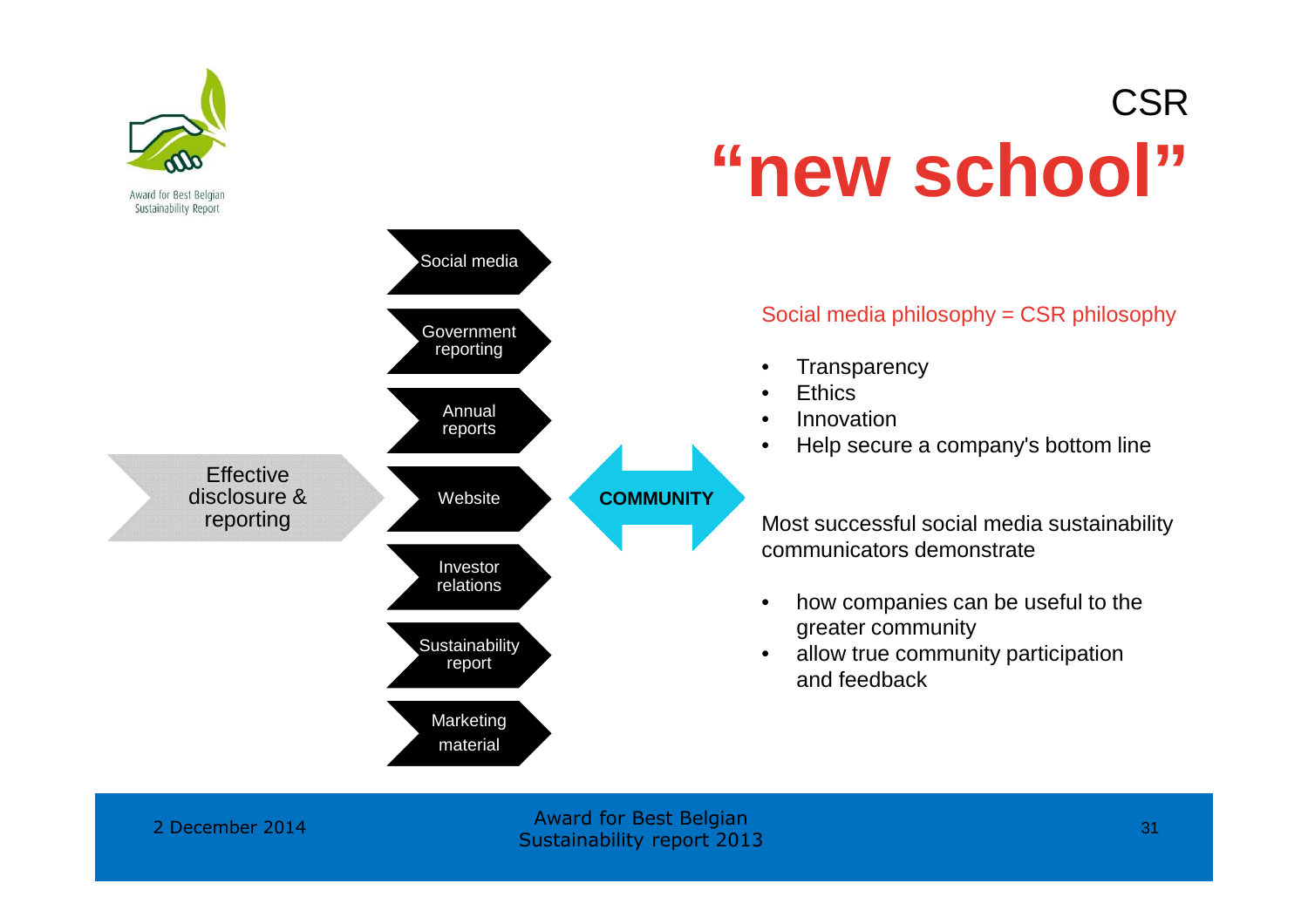

## **CSR-approach**and fit in a

#### Award for Best Belgian Sustainability Report



- Creation of pages on social networks, membership in 'LinkedIn' groups
- Sharing of interesting articles on social networks by team and authors
- Smart Republishing of testimonialsfrom Facebook & Twitter pages
- Web monitoring & engaging yourambassadors to influence the conversation







corporate communication strategy

**Traditionalcommunication**

Integration through RSS feed of site back to group site (copy of the synthetic report)

#### Your **corporate site**

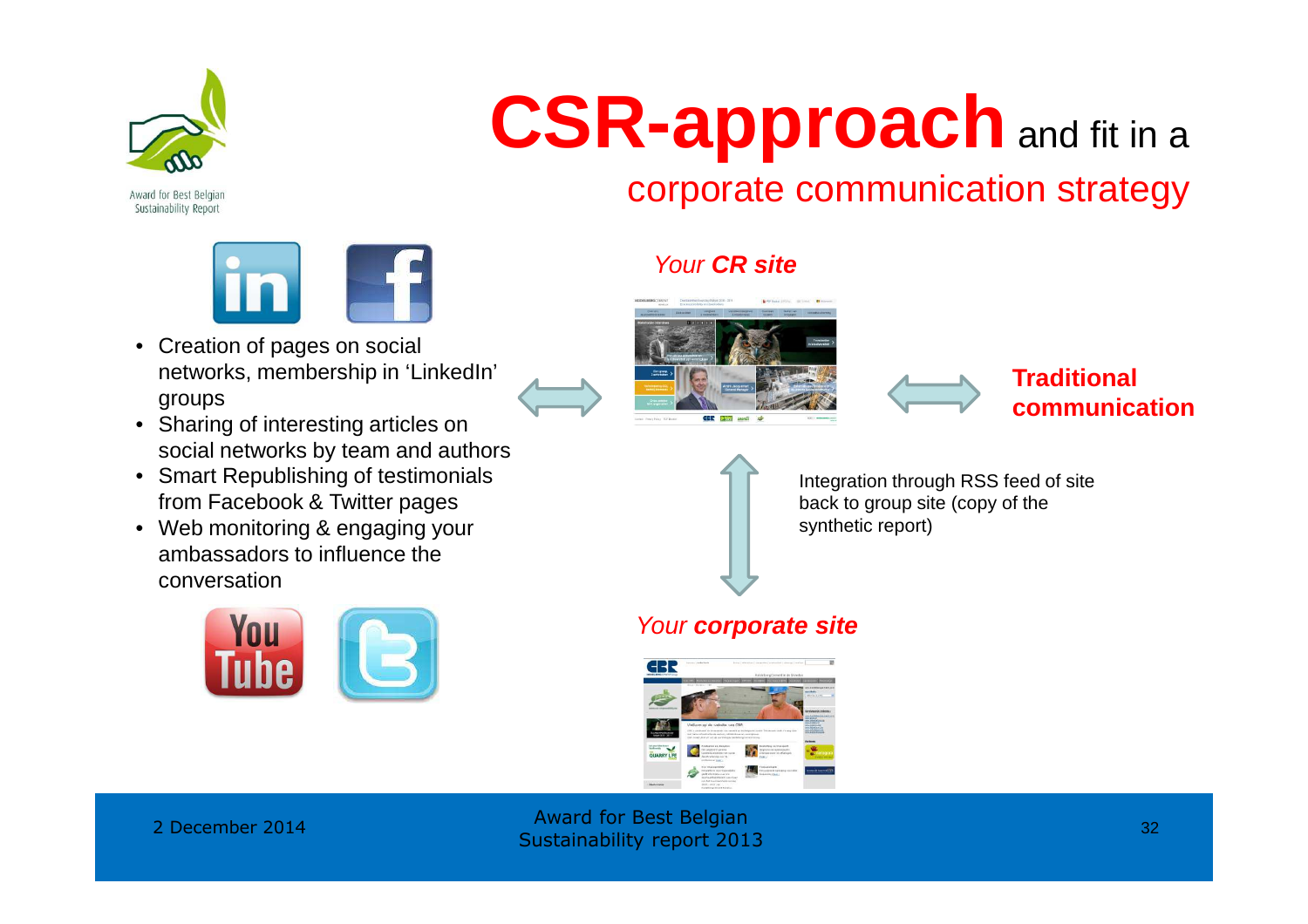### ABOUT COMFI

Founded in 2003 11 team members Turnover +2.0m in 2013

- Integrated communication, PR, IR, & publishing agency
- Professional team of strategists, researchers and writers with over 50 years of communications experience
- Belgian leader in reporting with +200 reports realised in 10 years
- Award-winning IR & PR work
- Member of a network of leading communications agencies across your key territories:
	- Belgium, Luxemburg, the Netherlands, France, Germany, UK and the USп
- Strong track record with multinational clients
- Strong track record in working with client partner organisations